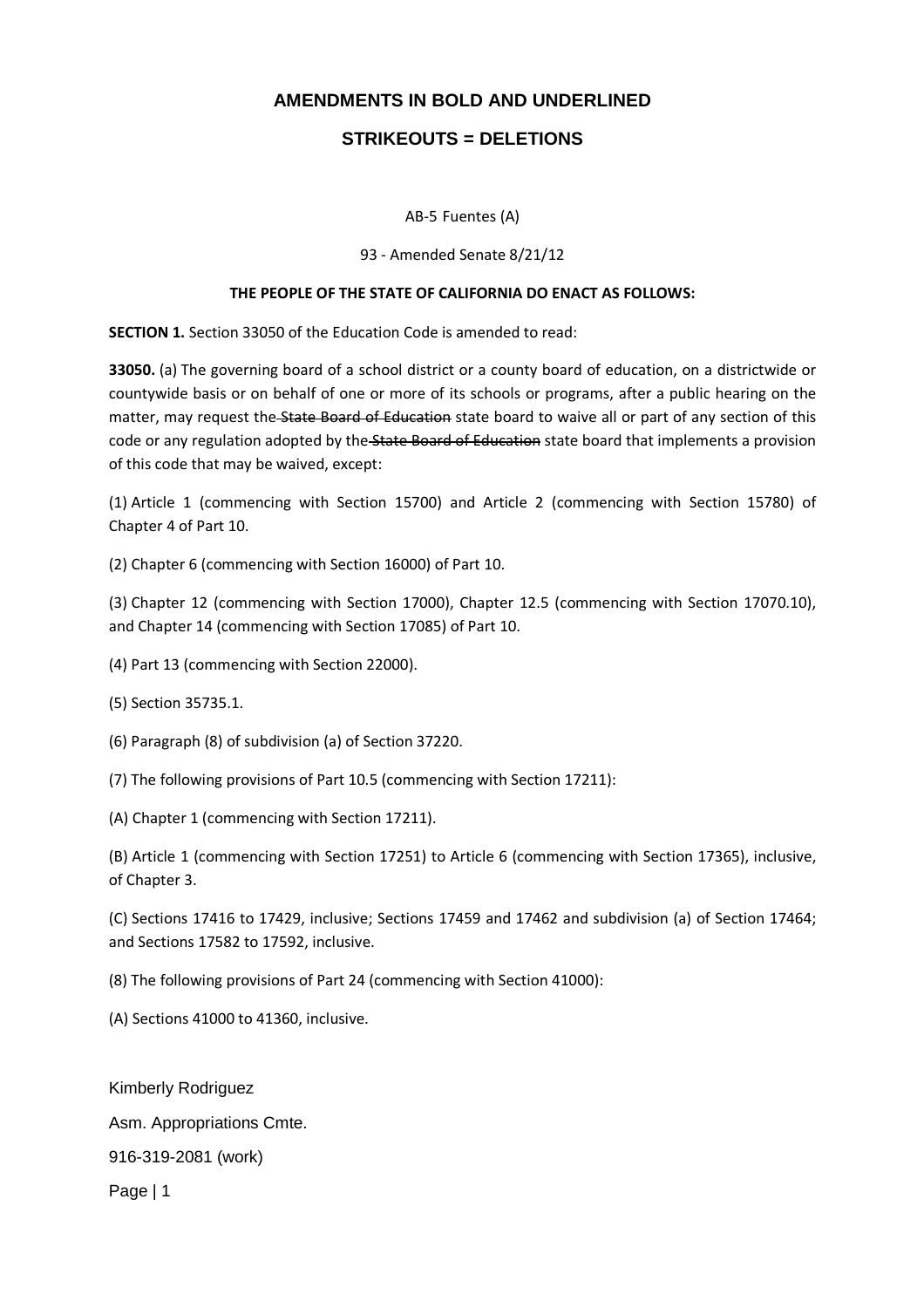# **STRIKEOUTS = DELETIONS**

(B) Sections 41420 to 41423, inclusive.

(C) Sections 41600 to 41866, inclusive.

(D) Sections 41920 to 42911, inclusive.

(9) Sections 44504 and 44505.

(10) Sections 44660 to 44664, inclusive.

 $(10)$ 

(11) Article 3 (commencing with Section 44930) of Chapter 4 of Part 25 and regulations in Title 5 of the California Code of Regulations adopted pursuant to Article 3 (commencing with Section 44930) of Chapter 4 of Part 25.

 $(11)$ 

(12) Part 26 (commencing with Section 46000).

 $(12)$ 

(13) Chapter 6 (commencing with Section 48900) and Chapter 6.5 (commencing with Section 49060) of Part 27.

 $(13)$ 

(14) Section 51513.

(15) Article 3.7 (commencing with Section 52055.700) of Chapter 6.1 of Part 28 of Division 4, relating to the Quality Education Investment Act of 2006.

 $(14)$ 

(16) Chapter 6.10 (commencing with Section 52120) of Part 28, relating to class size reduction.

 $(15)$ 

(17) Section 52163.

 $(16)$ 

(18) The identification and assessment criteria relating to any categorical aid program, including Sections 52164.1 and 52164.6.

Kimberly Rodriguez

Asm. Appropriations Cmte.

916-319-2081 (work)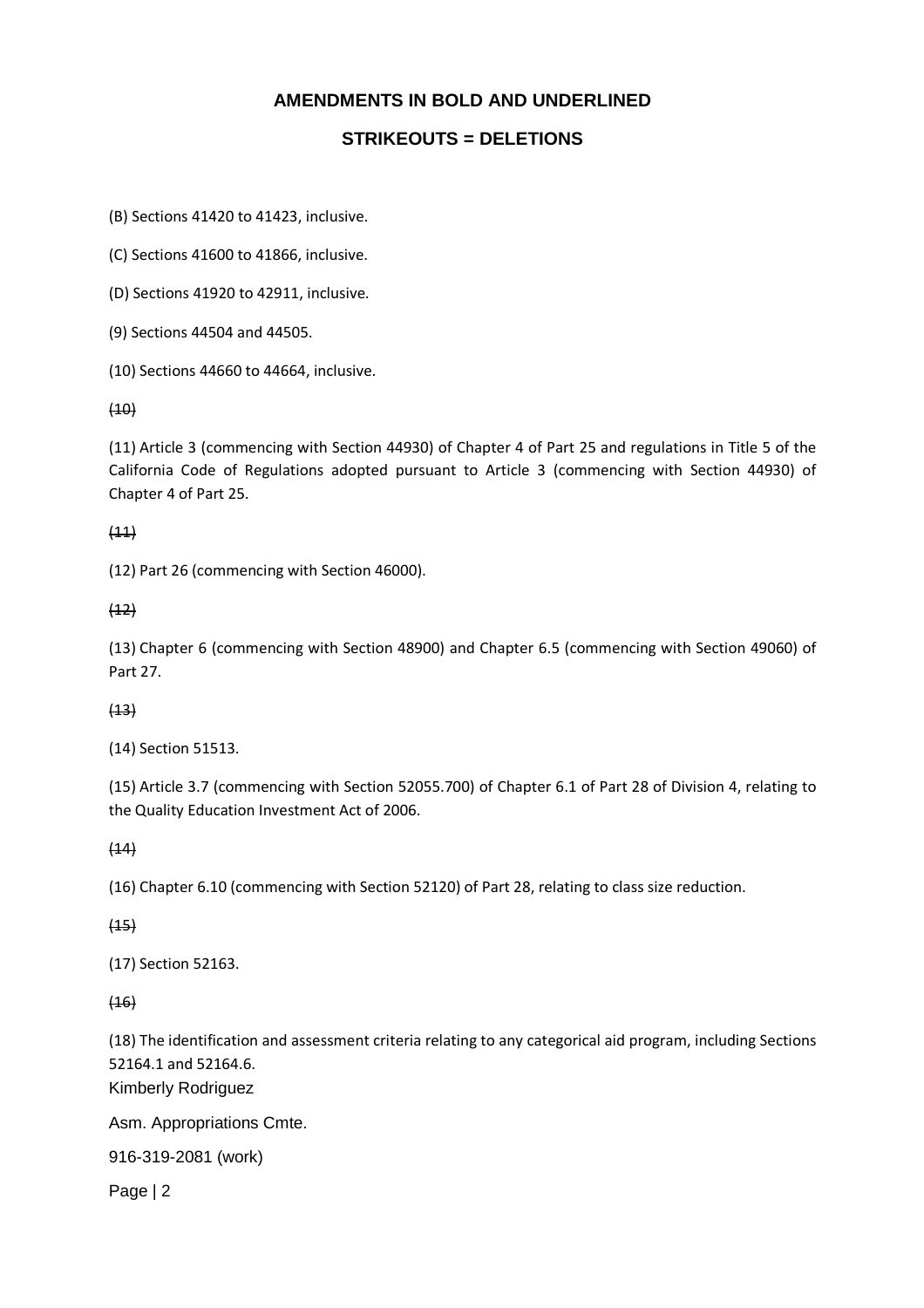# **STRIKEOUTS = DELETIONS**

 $(17)$ 

(19) Sections 52165, 52166, and 52178.

 $(18)$ 

(20) Article 3 (commencing with Section 52850) of Chapter 12 of Part 28.

 $(19)$ 

(21) Section 56364.1, except that this restriction shall not prohibit the State Board of Education state board from approving any waiver of Section 56364 or Section 56364.2, as applicable, relating to full inclusion.

(20)

(22) Article 4 (commencing with Section 60640) of Chapter 5 of Part 33, relating to the STAR Program, and any other provisions of Chapter 5 (commencing with Section 60600) of Part 33 that establish requirements for the STAR Program.

(b) Any waiver of provisions related to the programs identified in Section 52851 shall be granted only pursuant to Article 3 (commencing with Section 52850) of Chapter 12 of Part 28.

(c) The waiver of an advisory committee required by law shall be granted only pursuant to Article 4 (commencing with Section 52870) of Chapter 12 of Part 28.

(d) Any request for a waiver submitted by the governing board of a school district or a county board of education pursuant to subdivision (a) shall include a written statement as to both of the following:

(1) Whether the exclusive representative of employees, if any, as provided in Chapter 10.7 (commencing with Section 3540) of Division 4 of Title 1 of the Government Code, participated in the development of the waiver.

(2) The exclusive representative's position regarding the waiver.

(e) Any request for a waiver submitted pursuant to subdivision (a) relating to a regional occupational center or program established pursuant to Article 1 (commencing with Section 52300) of Chapter 9 of Part 28, that is operated by a joint powers entity established pursuant to Chapter 5 (commencing with Section 6500) of Division 7 of Title 1 of the Government Code, shall be submitted as a joint waiver request for each participating school district and shall meet both of the following conditions:

Kimberly Rodriguez

Asm. Appropriations Cmte.

916-319-2081 (work)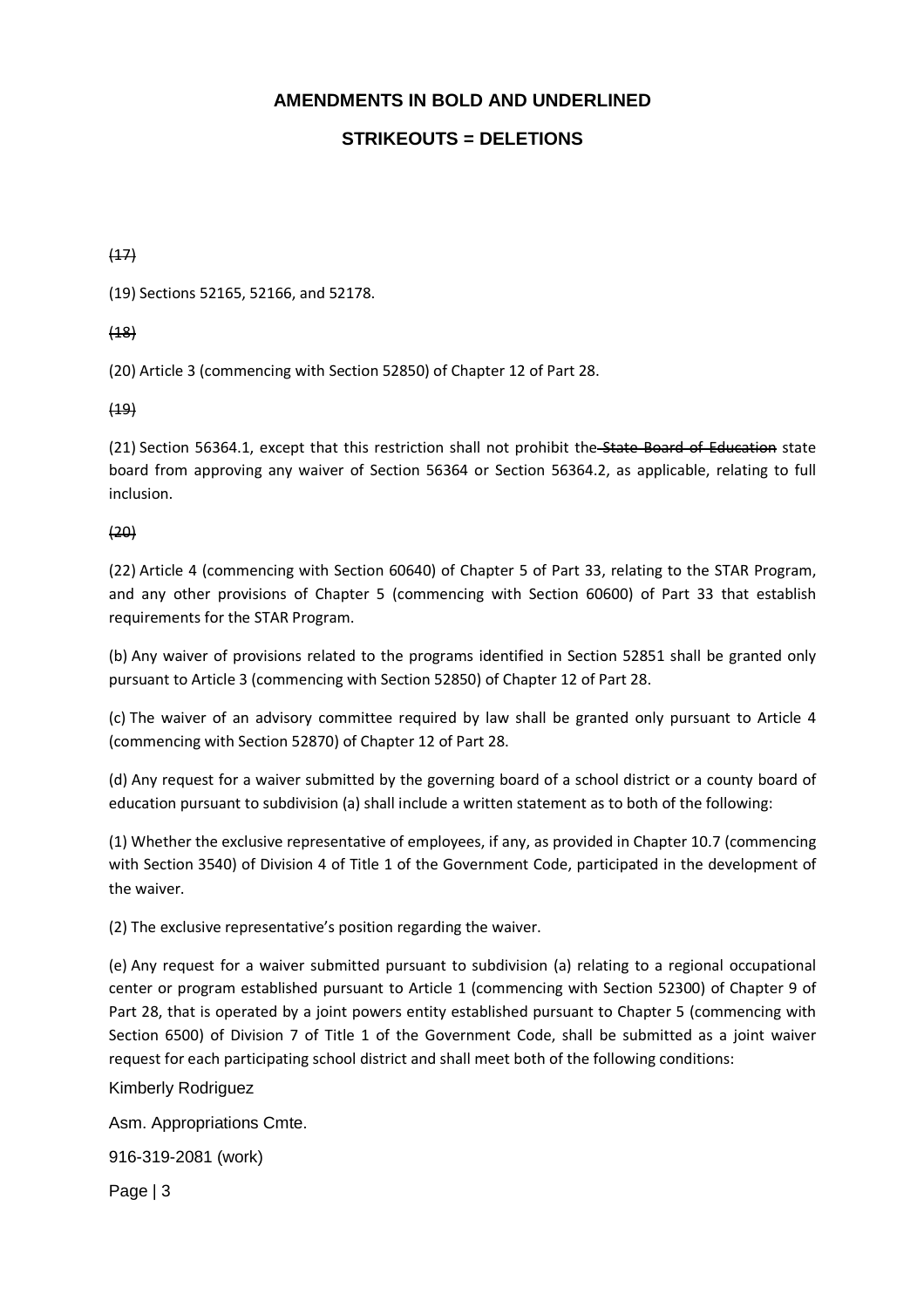### **STRIKEOUTS = DELETIONS**

(1) Each joint waiver request shall comply with all of the requirements of this article.

(2) The submission of a joint waiver request shall be approved by a unanimous vote of the governing board of the joint powers agency.

(f) The governing board of any school district requesting a waiver under this section of any provision of Article 5 (commencing with Section 39390) of Chapter 3 of Part 23 shall provide written notice of any public hearing it conducted pursuant to subdivision (a), at least 30 days prior to the hearing, to each public agency identified under Section 39394.

**SECTION 1.**SEC. 2. Section 44660 of the Education Code is amended to read:

**44660.** (a) It is the intent of the Legislature that governing boards establish a uniform system of evaluation and assessment of the performance of all certificated personnel within each school district of the state, including schools conducted or maintained by county superintendents of education. The system shall involve the development and adoption by each school district of objective evaluation and assessment guidelines which that may, at the discretion of the governing board, be uniform throughout the district or, for compelling reasons, be individually developed for territories or schools within the district, provided that all certificated personnel of the district shall be subject to a system of evaluation and assessment adopted pursuant to this article.

(b) This article does not apply to certificated personnel who are employed on an hourly basis in adult education classes.

(c)This section shall become inoperative on July 1 of the first fiscal year following the fiscal year in which the deficit factor set forth in Section 42238.146 is reduced to zero.

(c) This section shall become inoperative on July 1, 2014, and, as of January 1, 2015, is repealed, unless a later enacted statute, that becomes operative on or before January 1, 2015, deletes or extends the dates on which it becomes inoperative and is repealed.

**SEC. 2.**SEC. 3. Section 44660 is added to the Education Code, to read:

**44660.** (a) The Legislature finds and declares all of the following:

(1) Teaching is a professional endeavor, in which effective practice is driven by an understanding of knowledge in the field and a commitment to all pupils and their families.

(2) Excellent teaching requires knowledge, skills, artistry, passion, and commitment.

Kimberly Rodriguez

Asm. Appropriations Cmte.

916-319-2081 (work)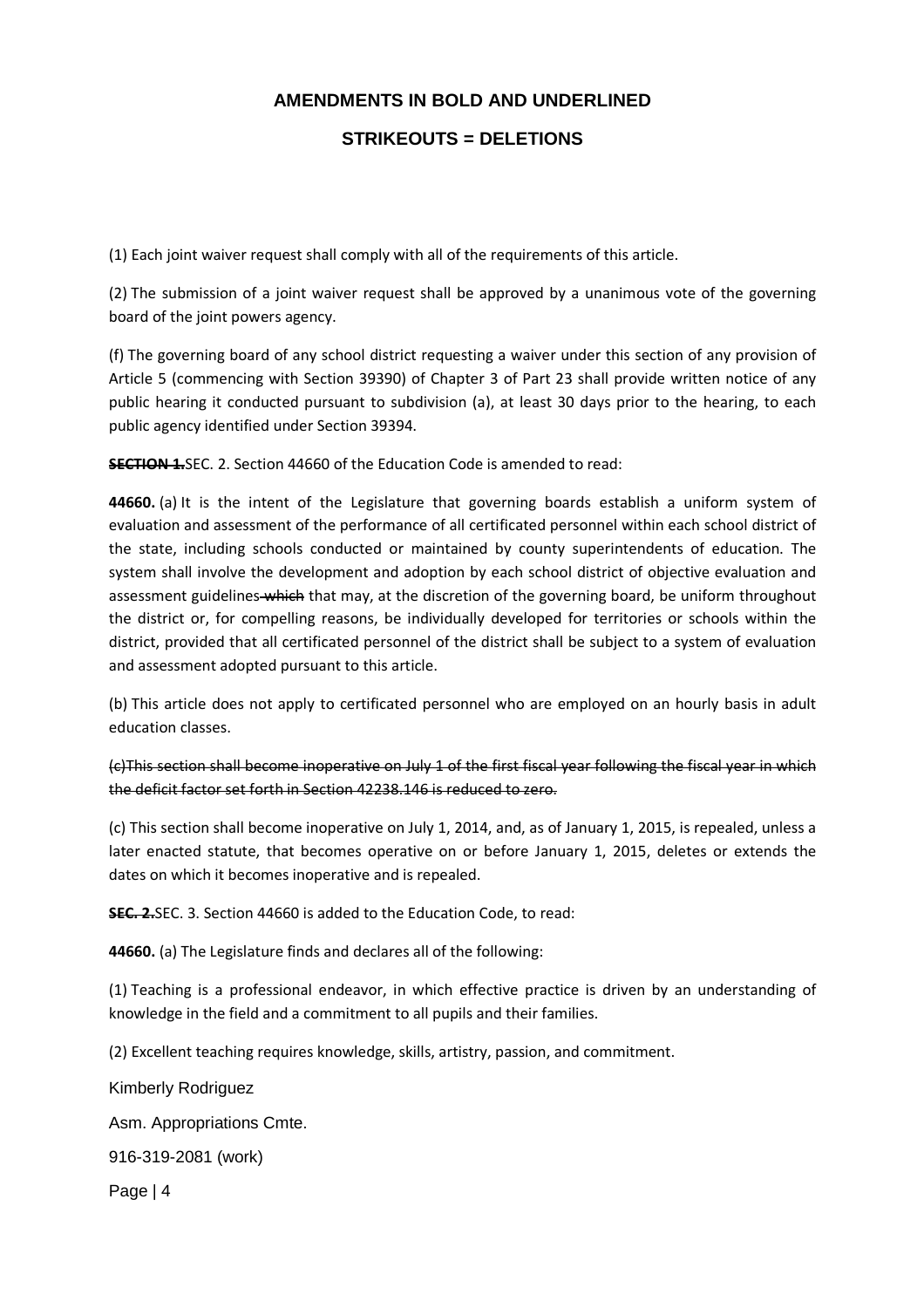### **STRIKEOUTS = DELETIONS**

(3) Effective teachers integrate ethical concern for children and society, extensive subject matter competence, thoughtfully selected-pedological pedagogical practices, and a depth of knowledge about their pupils, including knowledge of child and adolescent development and learning, an understanding of their individual strengths, interests, and needs, and knowledge about their families and communities.

(4) Effective teachers share a common set of professional and ethical obligations that includes a profound and fundamental commitment to the growth and success of the individual pupils in their care as well as to the strengthening and continual revitalization of our democratic society.

(5) Certificated, noninstructional employees share the same deep commitment to children, families, and communities, and they provide essential support and administrative services to pupils and teachers that enable pupils to succeed.

(b) The Legislature further finds and declares that because teachers are the most important schoolrelated factor for influencing pupil academic success the primary purpose of an evaluation system is to ensure that teachers meet the highest professional standards of effective teaching, thereby resulting in high levels of pupil learning.

(c) This article does not apply to certificated personnel who are employed on an hourly basis in adult education classes.

(d) This section shall become operative on July 1-of the first fiscal year following the fiscal year in which the deficit factor set forth in Section 42238.146 is reduced to zero, 2014.

**SEC. 3.**SEC. 4. Section 44661 of the Education Code is amended to read:

**44661.** (a) In the development and adoption of guidelines and procedures pursuant to this article, the governing board shall avail itself of the advice of the certificated instructional personnel in the district's organization of certificated personnel; provided, however, that the development and adoption of guidelines pursuant to this article shall also be subject to the provisions of Article 1 (commencing with Section 7100) of Chapter 2 of Part 5 of Division 1 of Title 1.

(b)This section shall become inoperative on July 1 of the first fiscal year following the fiscal year in which the deficit factor set forth in Section 42238.146 is reduced to zero.

(b) This section shall become inoperative on July 1, 2014, and, as of January 1, 2015, is repealed, unless a later enacted statute, that becomes operative on or before January 1, 2015, deletes or extends the dates on which it becomes inoperative and is repealed.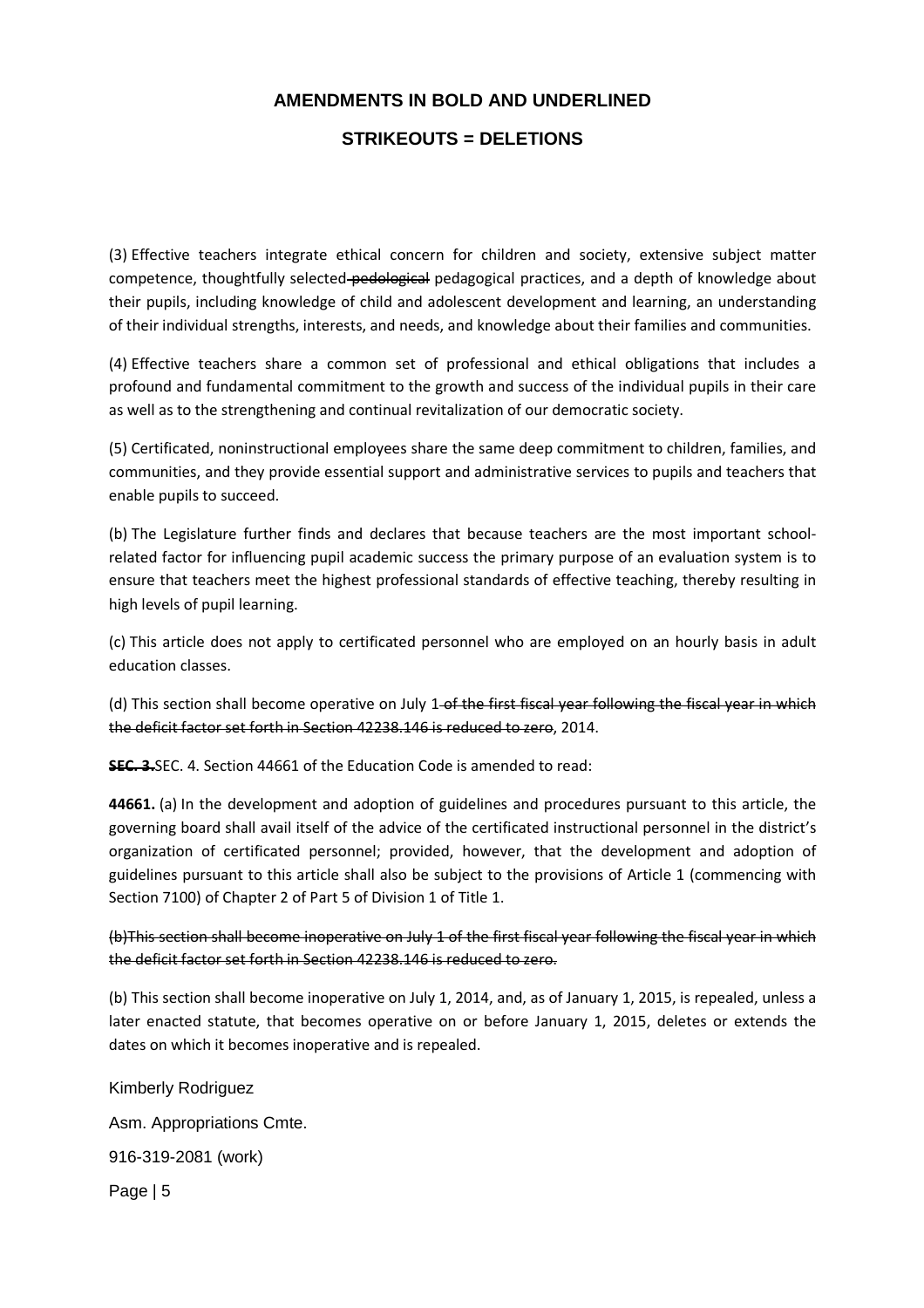## **STRIKEOUTS = DELETIONS**

**SEC. 4.**SEC. 5. Section 44661 is added to the Education Code, to read:

**44661.** (a) The governing board of each school district shall adopt and implement a best practices teacher evaluation system as set forth in this article.

(b) The best practices teacher evaluation system required to be adopted pursuant to this article shall be locally negotiated pursuant to Chapter 10.7 (commencing with Section 3540) of Division 4 of Title 1 of the Government Code. If the certificated employees of the school district do not have an exclusive bargaining representative, the governing board of the school district shall adopt objective evaluation and support components, as applicable, that are consistent with this article.

(c) This section shall become operative on July 1-of the first fiscal year following the fiscal year in which the deficit factor set forth in Section 42238.146 is reduced to zero, 2014.

**SEC. 5.**SEC. 6. Section 44661.5 of the Education Code is amended to read:

**44661.5.** (a) When developing and adopting objective evaluation and assessment guidelines pursuant to Section 44660, a school district may, by mutual agreement between the exclusive representative of the certificated employees of the school district and the governing board of the school district, include any objective standards from the National Board for Professional Teaching Standards or any objective standards from the California Standards for the Teaching Profession if the standards to be included are consistent with this article. If the certificated employees of the school district do not have an exclusive representative, the school district may adopt objective evaluation and assessment guidelines consistent with this section.

(b)This section shall become inoperative on July 1 of the first fiscal year following the fiscal year in which the deficit factor set forth in Section 42238.146 is reduced to zero.

(b) This section shall become inoperative on July 1, 2014, and, as of January 1, 2015, is repealed, unless a later enacted statute, that becomes operative on or before January 1, 2015, deletes or extends the dates on which it becomes inoperative and is repealed.

**SEC. 6.**SEC. 7. Section 44662 of the Education Code is amended to read:

**44662.** (a) The governing board of each school district shall establish standards of expected pupil achievement at each grade level in each area of study.

(b) The governing board of each school district shall evaluate and assess certificated employee performance as it reasonably relates to: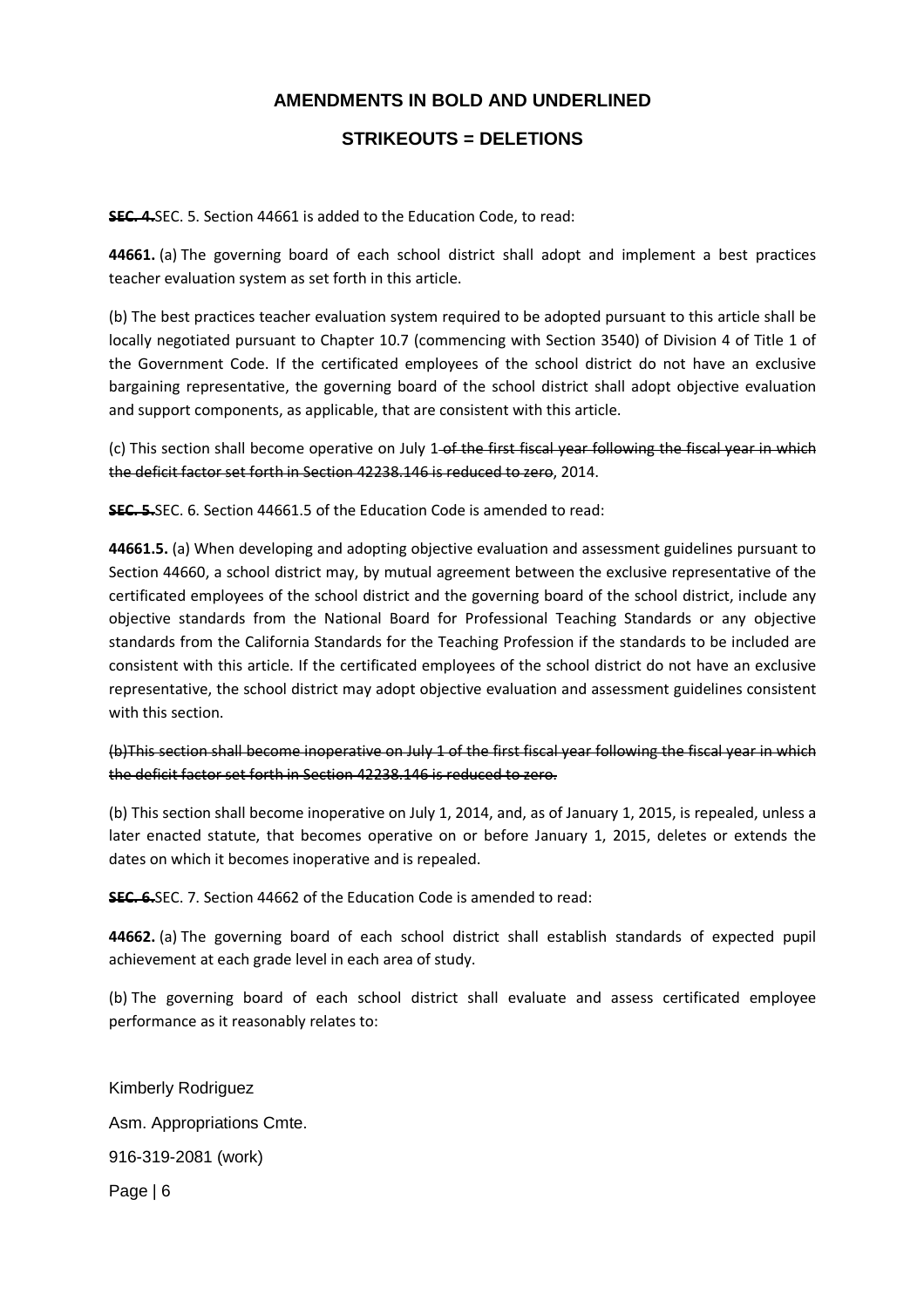### **STRIKEOUTS = DELETIONS**

(1) The progress of pupils toward the standards established pursuant to subdivision (a) and, if applicable, the state adopted academic content standards as measured by state adopted criterion referenced assessments.

(2) The instructional techniques and strategies used by the employee.

(3) The employee's adherence to curricular objectives.

(4) The establishment and maintenance of a suitable learning environment, within the scope of the employee's responsibilities.

(c) The governing board of each school district shall establish and define job responsibilities for certificated noninstructional personnel, including, but not limited to, supervisory and administrative personnel, whose responsibilities cannot be evaluated appropriately under the provisions of subdivision (b) and shall evaluate and assess the performance of those noninstructional certificated employees as it reasonably relates to the fulfillment of those responsibilities.

(d) Results of an employee's participation in the Peer Assistance and Review Program for Teachers established by Article 4.5 (commencing with Section 44500) shall be made available as part of the evaluation conducted pursuant to this section.

(e) The evaluation and assessment of certificated employee performance pursuant to this section shall not include the use of publishers' norms established by standardized tests.

(f) Nothing in this section shall be construed as in any way limiting the authority of school district governing boards to develop and adopt additional evaluation and assessment guidelines or criteria.

(g)This section shall become inoperative on July 1 of the first fiscal year following the fiscal year in which the deficit factor set forth in Section 42238.146 is reduced to zero.

(g) This section shall become inoperative on July 1, 2014, and, as of January 1, 2015, is repealed, unless a later enacted statute, that becomes operative on or before January 1, 2015, deletes or extends the dates on which it becomes inoperative and is repealed.

**SEC. 7.**SEC. 8. Section 44662 is added to the Education Code, to read:

**44662.** (a) A best practices teacher evaluation system has **shall have** the following attributes:

(1) Each teacher is evaluated on the degree to which he or she accomplishes the following objectives:

Kimberly Rodriguez (A) Engages and supports all pupils in learning, evidence of which may include, but is not limited to, evidence of high expectations and active pupil engagement for each pupil.

Asm. Appropriations Cmte.

916-319-2081 (work)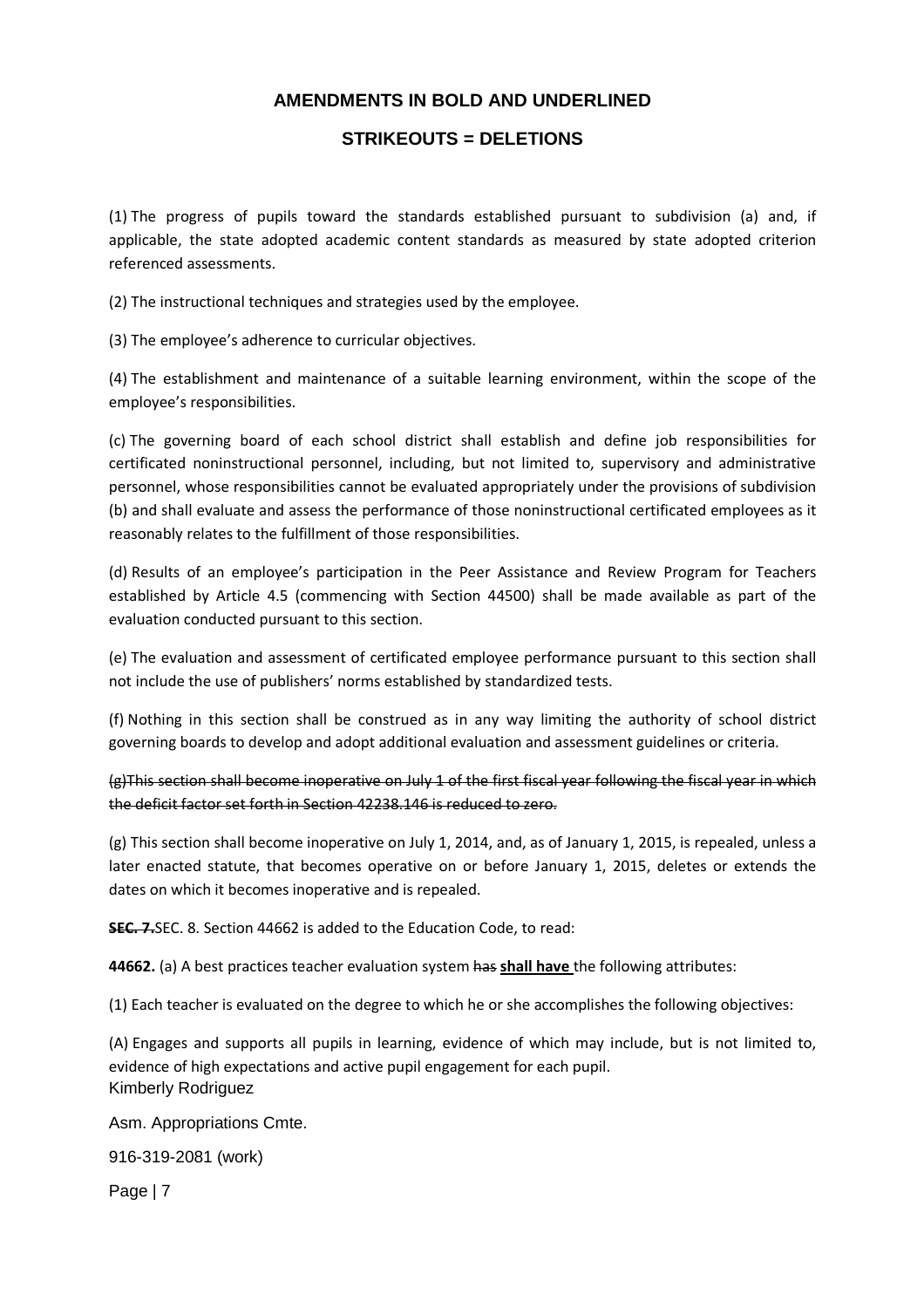#### **STRIKEOUTS = DELETIONS**

(B) Creates and maintains effective environments for pupil learning, to the extent that those environments are within the teacher's control.

(C) Understands and organizes subject matter for pupil learning, evidence of which may include, but is not limited to, extensive subject matter, content standards, and curriculum competence.

(D) Plans instruction and designs learning experiences for all pupils, evidence of which may include, but is not limited to, use of differentiated instruction and practices based upon pupil progress and use of culturally responsive instruction, including, but not limited to, incorporation of multicultural information and content into the delivery of curriculum, to eliminate the achievement gap.

(E) Uses pupil assessment information to inform instruction and to improve learning, evidence of which shall include, but is not limited to, use of formative and summative assessments to adjust instructional practices to meet the needs of individual pupils. For certified employees who directly instruct English learner pupils in acquiring English language fluency, the assessment information shall include the results of assessments adopted pursuant to Chapter 7 (commencing with Section 60810) of Part 33 of Division 4.

(F) Develops, as a professional educator, evidence of which may include, but is not limited to, consistent and positive relationships with pupils, parents, staff, and administrators, use of collaborative professional practices for improving instructional strategies, participation in identified professional growth opportunities, and use of meaningful self-assessment to improve as a professional educator.

(G) (i) Contributes to pupil academic growth based upon on multiple measures**.** , which **Multiple measures shall include state and local formative and summative assessments in the grade levels and subjects that these assessments are administered. Multiple measures** may include, but are not limited to, classroom work, local and state academic assessments, and pupil grades, classroom participation, presentations and performances, and projects and portfolios.

(ii) Measures used for assessing pupil academic growth shall be valid and reliable for the curriculum and the pupil being taught and for the purpose of teacher evaluation, provided that the evaluation and assessment of certificated employee performance pursuant to this section shall not include the use of publisher's publishers' norms established by standardized tests. For certificated employees who directly instruct English learner pupils in acquiring English, measures shall include the degree to which pupils acquire the English language development standards adopted pursuant to Section 60811 **60811.3** for the purpose of improving a pupil's English proficiency. Pupil data used for purposes of teacher evaluation shall be confidential in the same manner as all other elements of a teacher's personnel file. **It is the intent of the Legislature that any assessments developed by a national consortium and**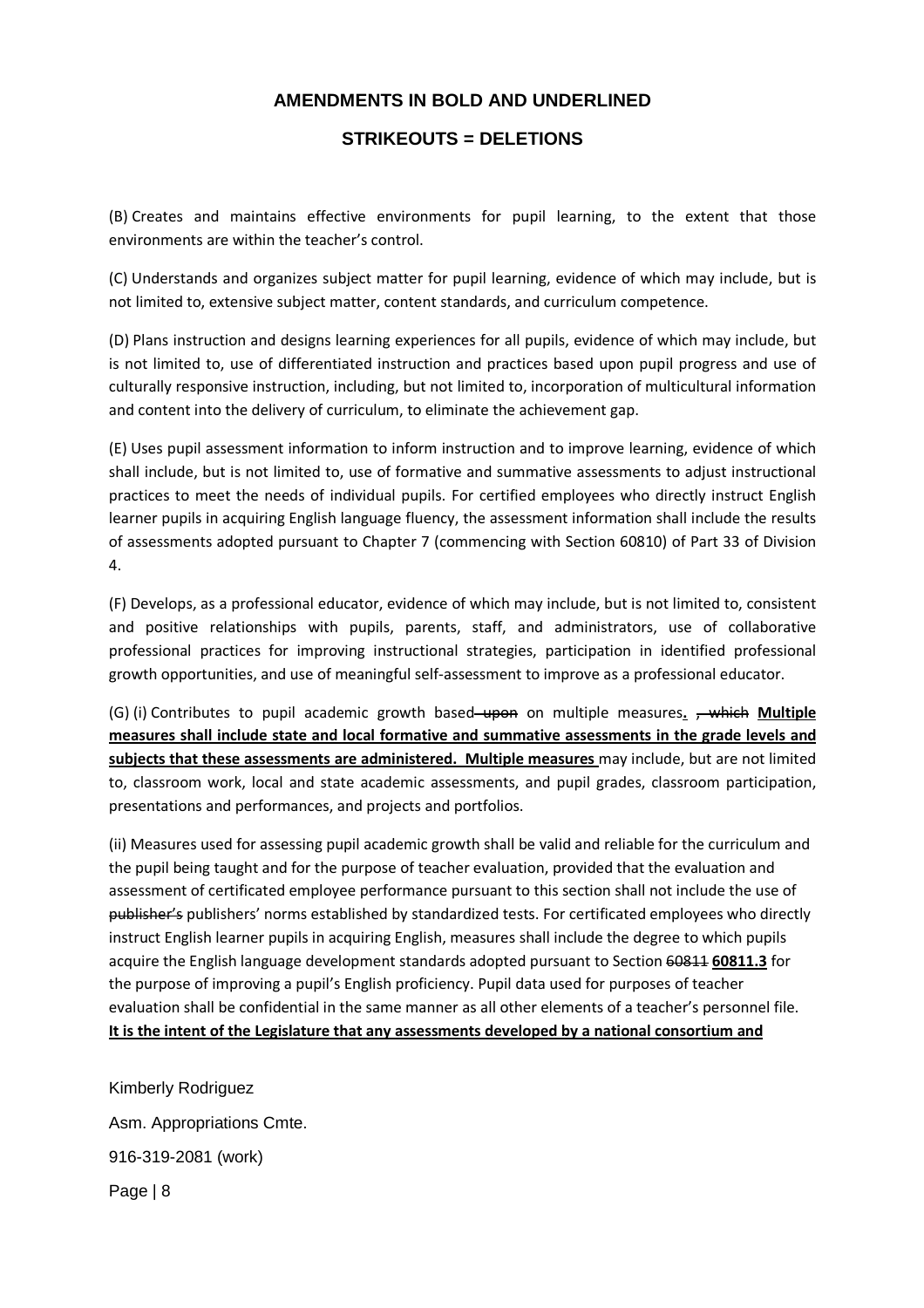## **STRIKEOUTS = DELETIONS**

#### **adopted by the State Board and used for the purposes of this section meet statistical and psychometric standards appropriate for this use.**

(2) Multiple observations of instructional and other professional practices are conducted by evaluators who have been appropriately trained and calibrated to ensure consistency and who have demonstrated competence in teacher evaluation, as determined by the school district.

(A) Multiple observations may include, but are not limited to, classroom observations, one-on-one discussions, and review of classroom materials and course of study.

(B) Observations shall be conducted using a uniform evaluation tool that is appropriate to the teacher's assignment.

(C) Prior to Before each formal observation, the observer shall meet with the teacher to discuss the purpose of the observation.

(D) After each formal observation, the observer shall meet with the teacher to discuss recommendations, as necessary, with regard to areas of improvement in the performance of the teacher.

#### **(3) Not less than three performance levels for purposes of Section 44664.**

(b) This section shall not be interpreted to prohibit a locally negotiated evaluation process from designating certificated employees to conduct, or participate in, evaluations of other certificated employees for purposes of determining needs for professional development or providing corrective advice for the certificated employee being evaluated. A nonsupervisory certificated employee who conducts, or participates in, an evaluation pursuant to this article shall not be deemed to be exercising a management or supervisory function as defined by subdivision (g) or (m) of Section 3540.1 of the Government Code.

(c) This section shall become operative on July 1-of the first fiscal year following the fiscal year in which the deficit factor set forth in Section 42238.146 is reduced to zero, 2014.

**SEC. 8.**SEC. 9. Section 44662.5 is added to the Education Code, to read:

**44662.5.** (a) The governing board of each school district shall establish and define job responsibilities for certificated, noninstructional employees, including, but not limited to, supervisory and administrative personnel, whose responsibilities cannot be evaluated appropriately under the provisions of subdivision (a) of Section 44662. The governing board of each school district shall evaluate and assess the performance of certificated, noninstructional employees as it reasonably relates to the fulfillment of those responsibilities.

Kimberly Rodriguez

Asm. Appropriations Cmte.

916-319-2081 (work)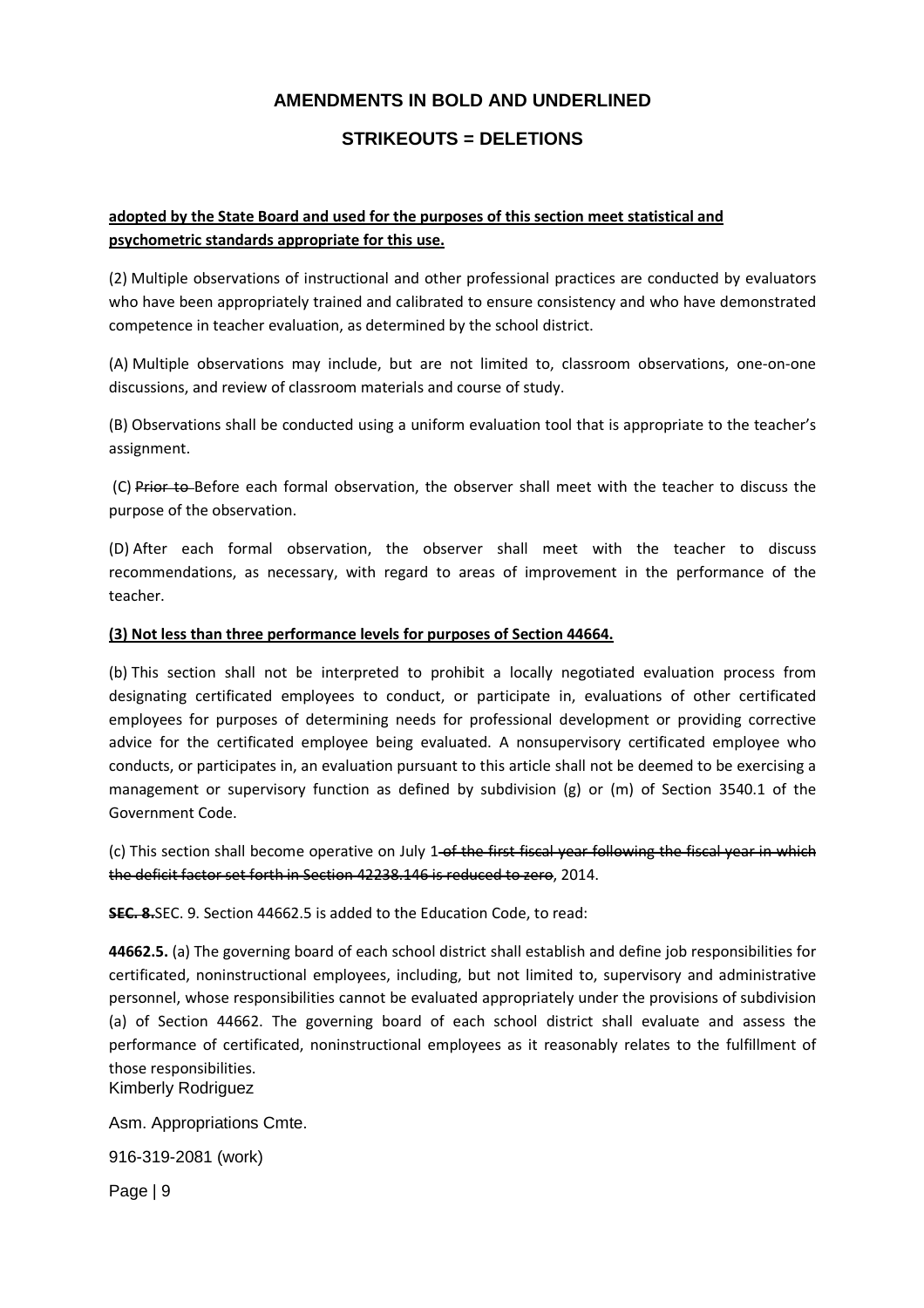# **STRIKEOUTS = DELETIONS**

(b) This section shall become operative on July 1-of the first fiscal year following the fiscal year in which the deficit factor set forth in Section 42238.146 is reduced to zero, 2014.

**SEC. 10.** Section 44662.6 is added to the Education Code, to read:

**44662.6.** (a) On or before May 1, 2013, the governing board of each school district, at a regularly scheduled public hearing, shall seek comment on the development and implementation of the best practices teacher evaluation system. The governing board of a school district shall use the comments received at the hearing to guide the development and implementation of the best practices teacher evaluation system.

### **(1) The governing board of each school district shall seek comment pursuant to subdivision (a) by May 1 of each year prior to local negotiations on the best practices teacher evaluation system.**

(b) Consistent with Section 3547 of the Government Code and no more than 30 days after the local negotiations required pursuant to Chapter 10.7 (commencing with Section 3540) of Division 4 of Title 1 of the Government Code, the governing board of the school district shall disclose the provisions of the best practices teacher evaluation system at a regularly scheduled public hearing.

#### **Sec. 11 Section XXX is added to the Education Code, to read:**

**The State Board, in consultation with the Superintendent and appropriate education stakeholder groups, may adopt non-regulatory guidance to support the implementation of the best practices teacher evaluation:** 

- **(A) Model evaluation systems that may be used to inform school districts implementation of the evaluation system required pursuant to Section 44661 and 44662.**
- **(B) Model processes for implementing observations required pursuant to paragraph (2) of Section 44662.**
- **(C) Model processes for defining calibration for the purposes of training evaluators required pursuant to paragraph (2) of Section 44662.**
- **(D) Model processes for developing the observation tool required pursuant to subparagraph (B) of paragraph (2) of Section 44662.**
- **(E) Model processes for defining the performance levels required pursuant to paragraph (3) of Section 44662.**

Kimberly Rodriguez

Asm. Appropriations Cmte.

916-319-2081 (work)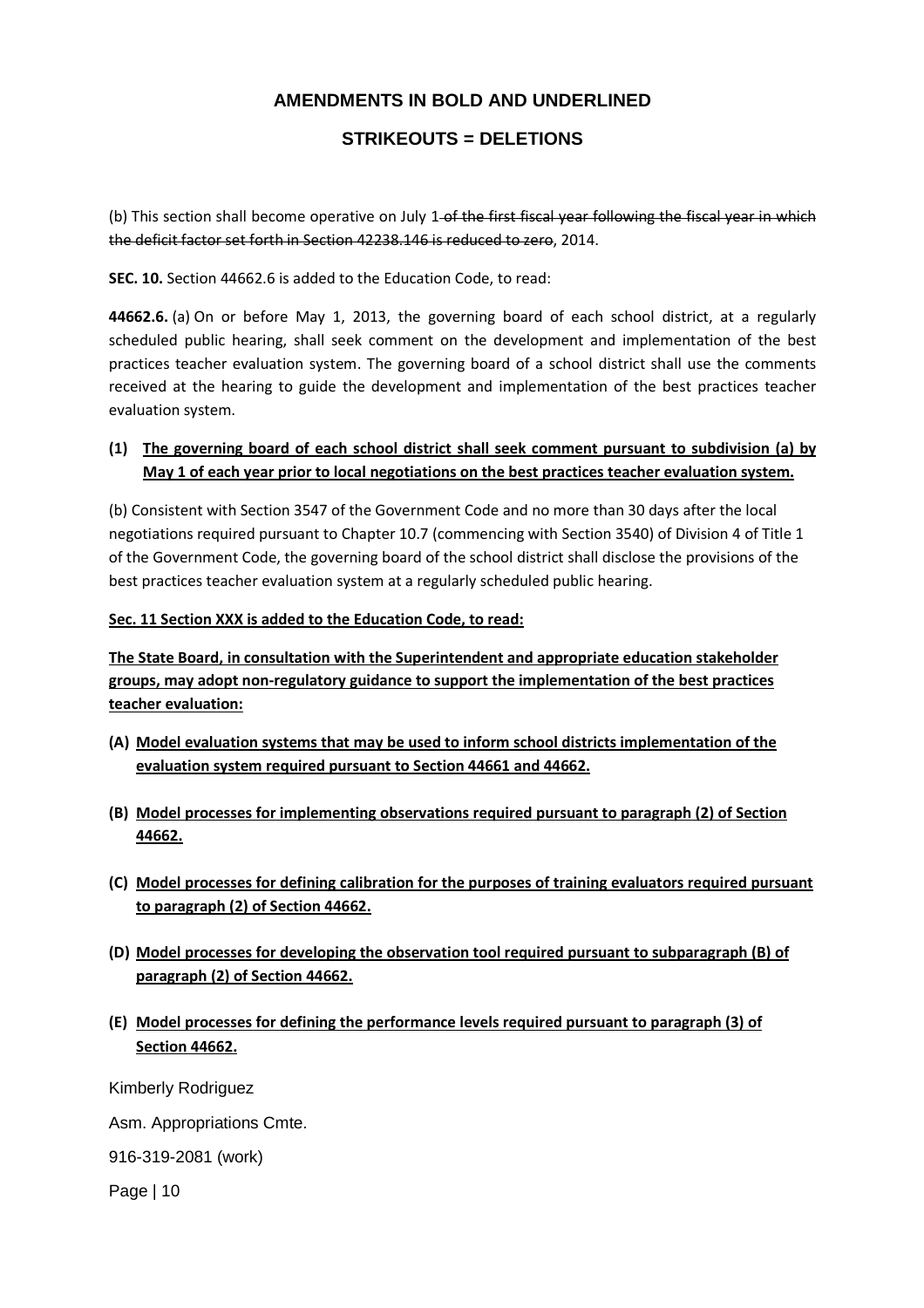# **STRIKEOUTS = DELETIONS**

**SEC. 44 12.** Section 44662.7 is added to the Education Code, to read:

**44662.7.** (a) Notwithstanding any other law, commencing July 1, 2014, sixty million dollars (\$60,000,000) of funding appropriated pursuant to paragraph (2) of subdivision (e) of Section 52055.780 for the 2013– 14 fiscal year shall be distributed to school districts with eligible schools identified pursuant to Section 52055.730 in the same fiscal year no later than December 1, 2013, for the purpose of implementing the best practices teacher evaluation system established pursuant to Sections 44661 and 44662. The amount appropriated by this section shall be distributed based on the number of certified staff employed **at the eligible schoolsites** by a recipient school district. School districts shall use the funds to plan for the implementation of the best practices teacher evaluation system, including, but not limited to, both of the following:

(1) Train evaluators to ensure calibration and consistency in conducting observations pursuant to subparagraph (A) of paragraph (2) of subdivision (a) of Section 44662.

(2) Develop the uniform observation tool used in observations pursuant to subparagraph (B) of paragraph (2) of subdivision (a) of Section 44662.

**(b) Funds provided to local education agencies shall support activities related to implementation of the best practices teacher evaluation system which is to be developed pursuant to the requirements of subdivision (b) of Section 44661.** 

**(c) Funds provided to local education agencies shall first be used to offset any state mandated reimbursable costs, within the meaning of subdivision (e) of Section 17556 of the Government Code, that otherwise may be claimed for the state mandated reimbursement process for the best practices teacher evaluation. Local education agencies receiving funding from this section shall reduce their estimated and annual mandate reimbursement claims by the amount of funding provided to them pursuant to subdivision (a).** 

(b) **(d)** For purposes of making the computations required by Section 8 of Article XVI of the California Constitution, the amount appropriated pursuant to this section shall be deemed to be in partial satisfaction of the amount of the total fiscal settlement agreed to by the parties of California Teachers Association, et al. v. Arnold Schwarzenegger, et al. (Case Number 05CS01165 of the Superior Court for the County of Sacramento).

**SEC. 9.**SEC. 12 **13**. Section 44664 of the Education Code is amended to read:

**44664.** (a) Evaluation and assessment of the performance of each certificated employee shall be made on a continuing basis as follows:

Kimberly Rodriguez

Asm. Appropriations Cmte.

916-319-2081 (work)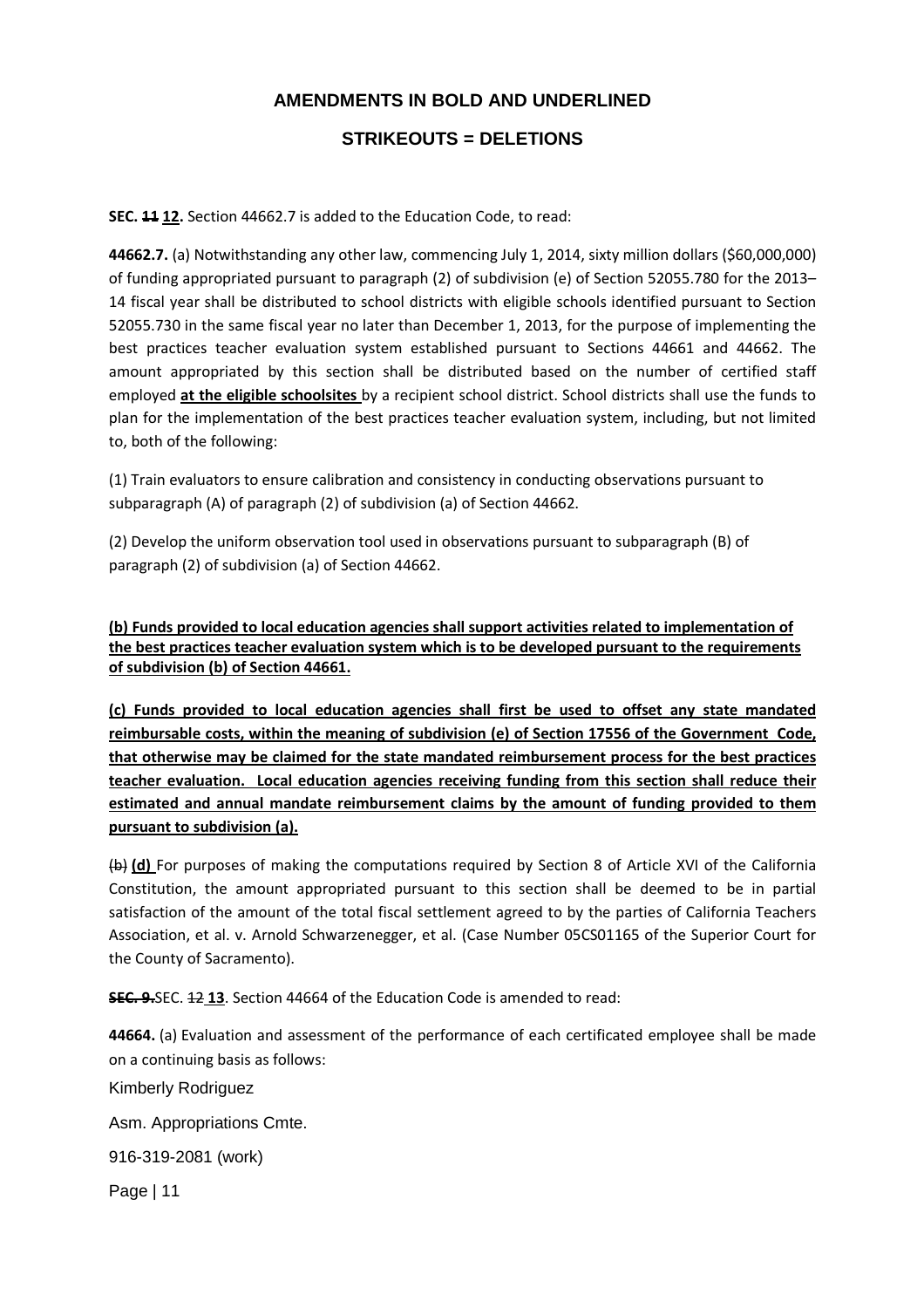### **STRIKEOUTS = DELETIONS**

(1) At least once each school year for probationary personnel.

(2) At least every other year for personnel with permanent status.

(3) At least every five years for personnel with permanent status who have been employed at least 10 years with the school district, are highly qualified, if those personnel occupy positions that are required to be filled by a highly qualified professional by the federal No Child Left Behind Act of 2001 (20 U.S.C. Sec. 6301 et seq.), as defined in Section 7801 of Title 20 of the United States Code, and whose previous evaluation rated the employee as meeting or exceeding standards, if the evaluator and certificated employee being evaluated agree. The certificated employee or the evaluator may withdraw consent at any time.

(b) The evaluation shall include recommendations, if necessary, as to areas of improvement in the performance of the employee. If

(1) If an employee is not performing his or her duties in a satisfactory manner according to the standards prescribed by the governing board, the employing authority shall notify the employee in writing of that fact and describe the unsatisfactory performance. The

(2) The employing authority shall thereafter confer with the employee making specific recommendations as to areas of improvement in the employee's performance and endeavor to assist the employee in his or her performance. H

(3) If a permanent certificated employee has received an unsatisfactory evaluation, the employing authority shall annually evaluate the employee until the employee achieves a positive evaluation or is separated from the district.

(c) (1) An evaluation performed pursuant to this article that contains an unsatisfactory rating of an employee's performance in the area of teaching methods or instruction may include the requirement that the certificated employee shall, as determined necessary by the employing authority, participate in a program designed to improve appropriate areas of the employee's performance and to further pupil achievement and the instructional objectives of the employing authority. HE

(2) If a district participates in the Peer Assistance and Review Program for Teachers established pursuant to Article 4.5 (commencing with Section 44500), a certificated employee who receives an unsatisfactory rating on an evaluation performed pursuant to this section shall participate in the Peer Assistance and Review Program for Teachers.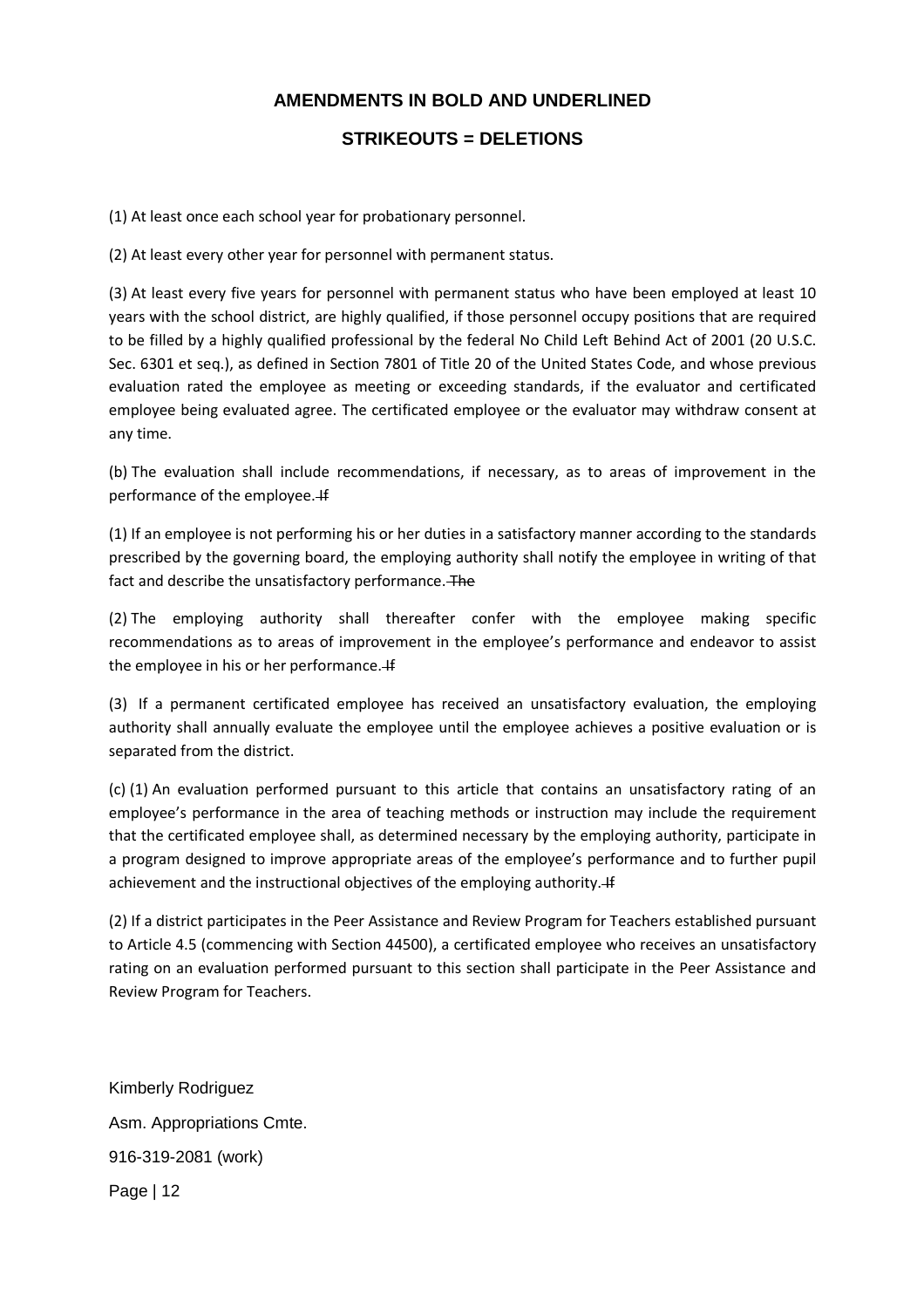### **STRIKEOUTS = DELETIONS**

(d) Hourly and temporary hourly certificated employees, other than those employed in adult education classes who are excluded by the provisions of Section 44660, and substitute teachers may be excluded from the provisions of this section at the discretion of the governing board.

(e)This section shall become inoperative on July 1 of the first fiscal year following the fiscal year in which the deficit factor set forth in Section 42238.146 is reduced to zero.

(e) This section shall become inoperative on July 1, 2014, and, as of January 1, 2015, is repealed, unless a later enacted statute, that becomes operative on or before January 1, 2015, deletes or extends the dates on which it becomes inoperative and is repealed.

**SEC. 10.**SEC. 13 **14**. Section 44664 is added to the Education Code, to read:

**44664.** (a) Evaluation and assessment of the performance of each certificated employee shall be made on a continuing basis as follows:

(1) At least once each school year for probationary personnel.

(2) At least every other year for personnel with permanent status.

(3) Except as may be provided in the best practices teacher evaluation system locally negotiated pursuant to subdivision (b) of Section 44661, at least every three years for personnel with permanent status who have been employed at least 10 years with the school district, are highly qualified, if those personnel occupy positions that are required to be filled by a highly qualified professional by the federal No Child Left Behind Act of 2001 (20 U.S.C. Sec. 6301 et seq.), as defined in Section 7801 of Title 20 of the United States Code, and whose previous evaluation rated the employee as meeting or exceeding standards, if the evaluator and certificated employee being evaluated agree. The certificated employee or the evaluator may withdraw consent at any time.

(b) The evaluation shall include recommendations, if necessary, as to areas of improvement in the performance of the employee. If

(1) If an employee is not performing his or her duties in a satisfactory manner according to the standards prescribed by the governing board, the employing authority shall notify the employee in writing of that fact and describe the unsatisfactory performance. The

 (2) The employing authority shall thereafter confer with the employee making specific recommendations as to areas of improvement in the employee's performance and endeavor to assist the employee in his or her performance. If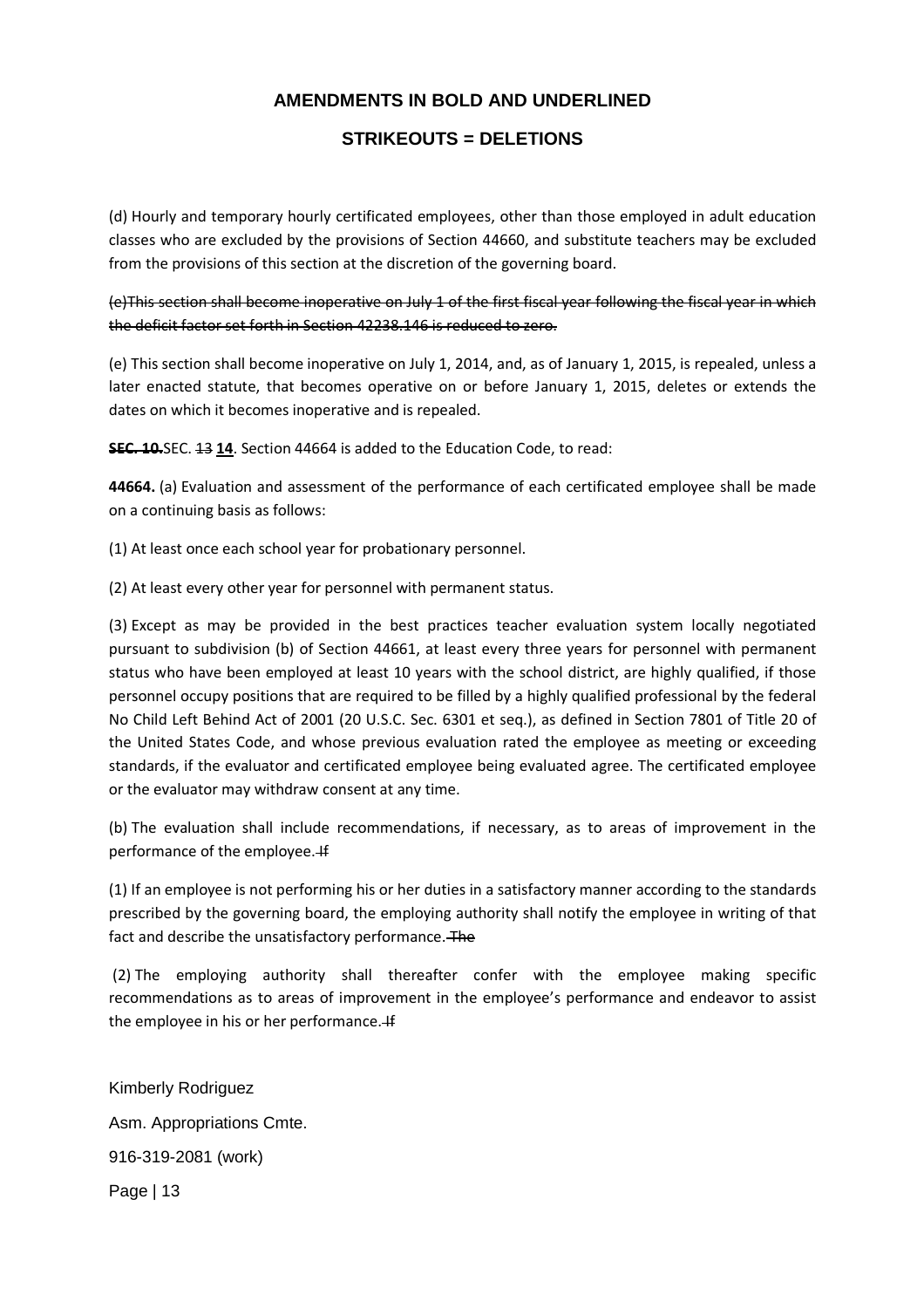# **STRIKEOUTS = DELETIONS**

 (3) If a permanent certificated employee has received an unsatisfactory evaluation, the employing authority shall annually evaluate the employee until the employee achieves a positive evaluation or is separated from the district.

(c) (1) An evaluation performed pursuant to this article that contains an unsatisfactory rating of an employee's performance in the area of teaching methods or instruction may include the requirement that the certificated employee shall, as determined necessary by the employing authority, participate in a program designed to improve appropriate areas of the employee's performance and to further pupil achievement and the instructional objectives of the employing authority. HE

(2) If a district participates in the Peer Assistance and Review Program for Teachers established pursuant to Article 4.5 (commencing with Section 44500), a certificated employee who receives an unsatisfactory rating on an evaluation performed pursuant to this section shall participate in the Peer Assistance and Review Program for Teachers.

(d) Hourly and temporary hourly certificated employees, other than those employed in adult education classes who are excluded by the provisions of Section 44660, and substitute teachers may be excluded from the provisions of this section at the discretion of the governing board.

(e) This section shall become operative on July 1 of the first fiscal year following the fiscal year in which the deficit factor set forth in Section 42238.146 is reduced to zero, 2014.

#### **Sec. 15. Section 44664.5 is added to the Education Code to read:**

**(a) Nothing in this article shall be construed to supersede or invalidate the provisions of a teacher evaluation system that is locally negotiated pursuant to Chapter 10.7 (commencing with Section 3540) of Division 4 of Title 1 of the Government Code and that is in effect at the time this section becomes operative. Where such a locally negotiated evaluation system is in effect, the evaluation system shall remain in effect until the parties to the contract negotiate a successor agreement.** 

#### **(b) This section shall become operative on July 1, 2014.**

**SEC. 14 16.** Section 52055.740 of the Education Code is amended to read:

**52055.740.** (a) For Commencing with the 2012–13 fiscal year and each fiscal year thereafter, for each funded school, the county superintendent of schools for the county in which the school is located shall annually review the school and its data to determine if the school has met all of the following program requirements by the school by the end of the third full year of funding:

(1) Meet all of the following class size requirements:

Kimberly Rodriguez

Asm. Appropriations Cmte.

916-319-2081 (work)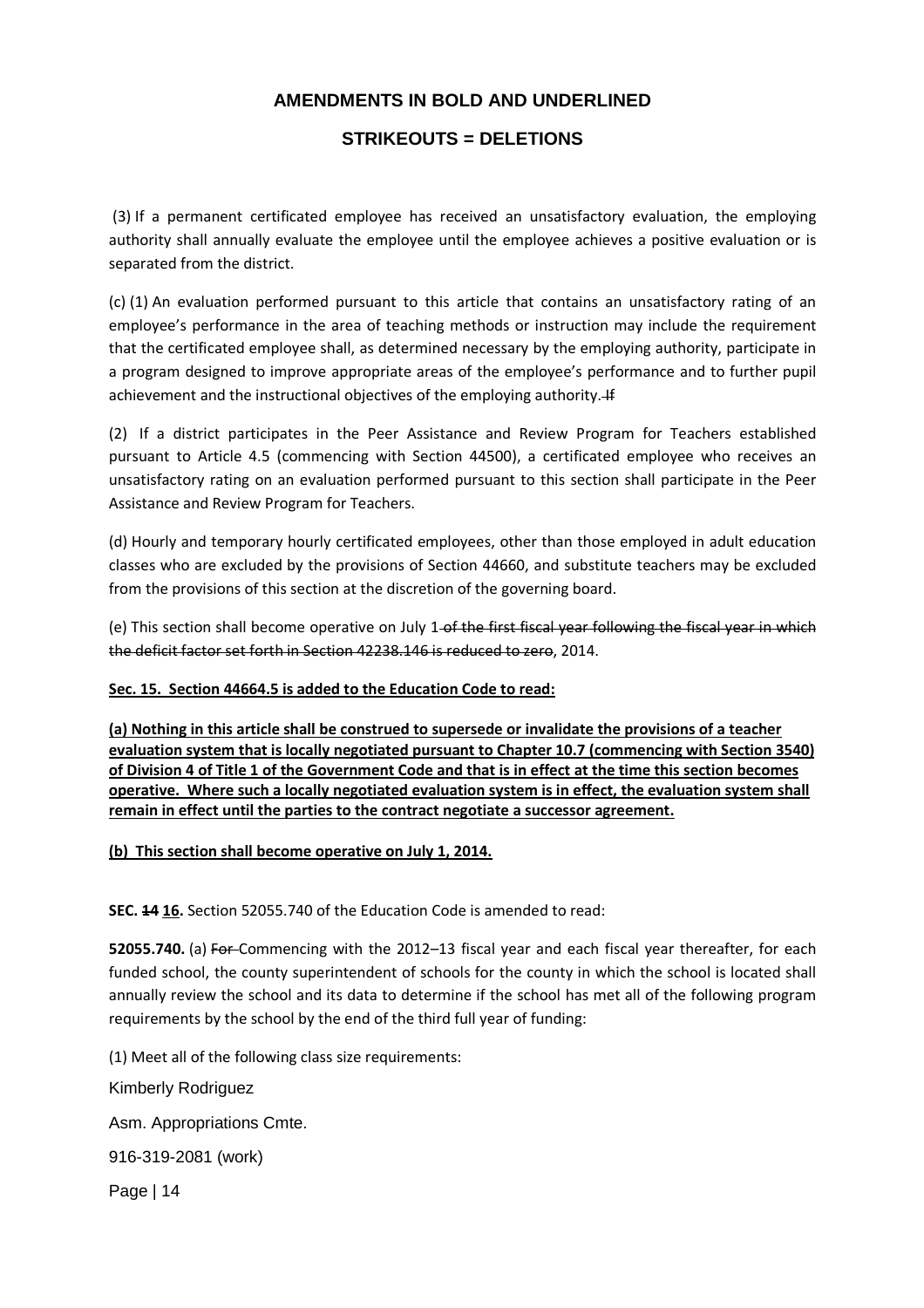### **STRIKEOUTS = DELETIONS**

(A) For kindergarten and grades 1 to 3, inclusive, no more than an average of 20 pupils per class in each grade level at each schoolsite, as set forth in the Class Size Reduction Program (Chapter 6.10 (commencing with Section 52120)) provided that any grade 1 to 3 classroom at that schoolsite has no more than 22 pupils.

(B) (i) For self-contained classrooms in grades 4 to 8, inclusive, an average classroom size-that is the lesser of clause (i) or (ii), as follows: of 25 pupils per classroom.

(i)At least five pupils fewer per classroom than was the average in 2006–07.

#### (ii)An average of 25 pupils per classroom.

(iii)

(ii) For purposes of this subparagraph, average classroom size shall be calculated at the grade level based on the number of self-contained classrooms in that grade at the schoolsite. If the self-contained classrooms at the school averaged fewer than 25 pupils per classroom during the 2005–06 school year, that lower average shall be used as the "average in 2006–07" for purposes of this subparagraph for all funded schools in the school district. A school that receives funding under this article shall not have a self-contained classroom in grades 4 to 8, inclusive, with more than 27 pupils regardless of its average classroom size.

(C) (i) For classes in English language arts, reading, mathematics, science, or history and social science courses in grades 4 to 12, inclusive, an average classroom size that is the lesser of clause (i) or (ii), as follows: of 25 pupils per classroom.

(i)At least five pupils fewer per classroom than was the average in 2006–07.

(ii)An average of 25 pupils per classroom.

(iii)

(ii) For purposes of this subparagraph, average classroom size shall be calculated at the grade level based on the number of subject-specific classrooms in that grade at the schoolsite. If the subject-specific classrooms at the school averaged fewer than 25 pupils per classroom during the 2005–06 school year, that lower average shall be used as the "average in 2006–07" for purposes of this subparagraph for all funded schools in the school district. A school that receives funding under this article shall not have a class in English language arts, reading, mathematics, science, or history and social science in grades 4 to 12, inclusive, with more than 27 pupils regardless of its average classroom size.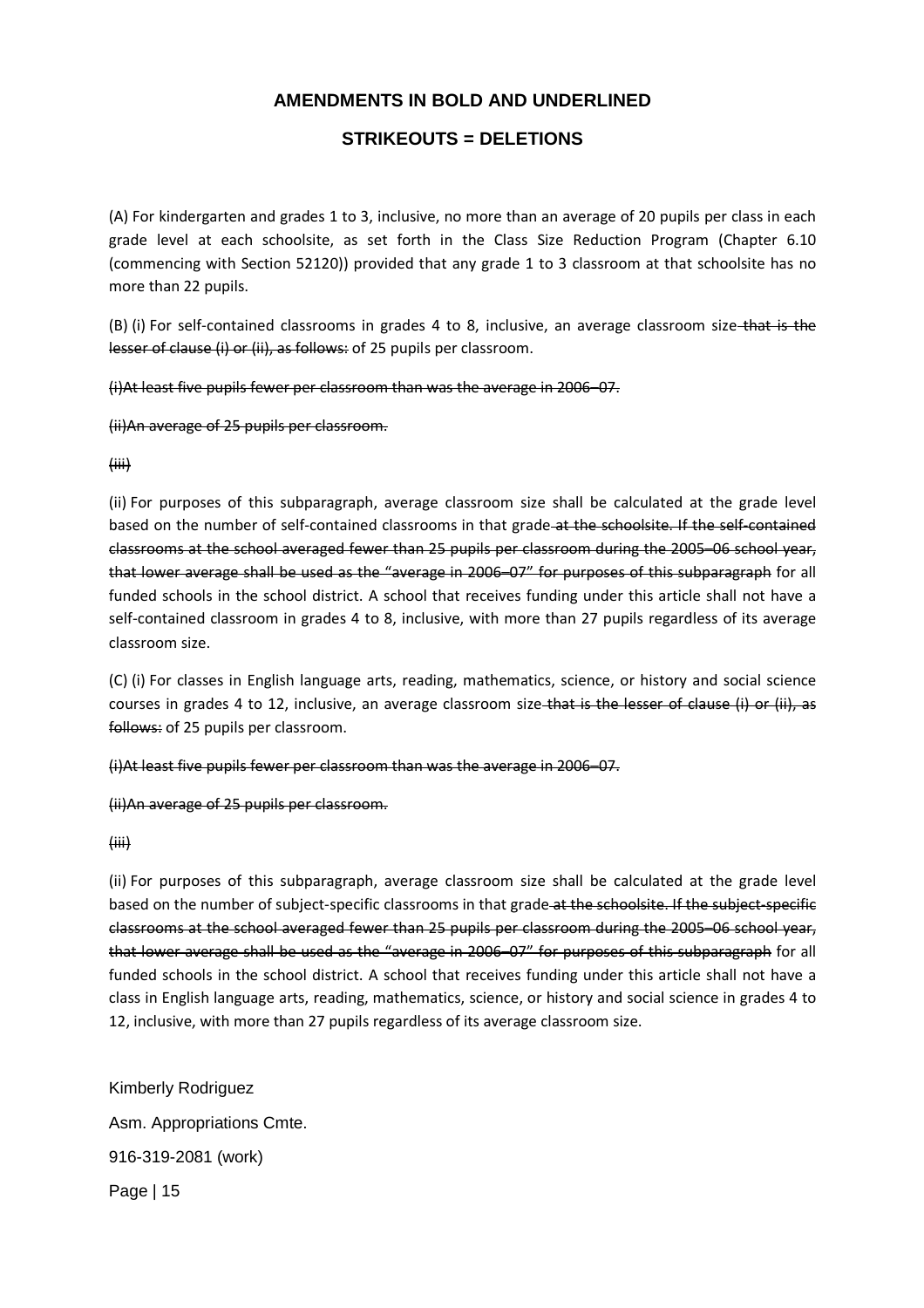#### **STRIKEOUTS = DELETIONS**

(D) Not increase any other class sizes in the school above the size used during the 2005–06 2012–13 school year. If a funded school has a low-enrollment innovative class, it may increase the number of pupils in that class to a number that does not exceed the schoolwide average as of the 2012–13 school year.

(2) In high schools, have a pupil-to-counselor ratio of no more than 300 to 1. Each counselor shall hold a services credential with a specialization in pupil personnel services issued by the Commission on Teacher Credentialing.

(3) Ensure that each teacher in the school, including intern teachers, shall be highly qualified in accordance with the federal No Child Left Behind Act of 2001 (20 U.S.C. Sec. 6301 et seq.).

(4) Using the index established under Section 52055.730, have an average experience of classroom teachers in the school equal to or exceeding the average for the school district for this type of school.

(5) Exceed the API growth target for the school averaged over the first three full years of funding. Beginning in the fifth year of participation, funded schools shall meet their annual API growth targets. If the school fails to meet its annual growth target, the school shall continue to receive funding pursuant to this article, but shall be subject to state review, assistance, and timeline requirements pursuant to the HPSGP High Priority Schools Grant Program under Section 52055.650. The schoolsite administrator shall not automatically be reassigned based solely on that failure.

(b) For each funded school, the county superintendent of schools for the county in which the school is located shall annually review the school and its data to determine if the school has met all of the following interim requirements:

(1) Be at least one-third of the way toward meeting each of the program requirements specified in paragraphs (1) to (5), inclusive, of subdivision (a) by the end of the first full year of funding.

(2) Be at least two-thirds of the way toward meeting each of the program requirements specified in paragraphs (1) to (5), inclusive, of subdivision (a) by the end of the second full year of funding, and achieve full implementation by the end of the third full year and for each year thereafter.

(3) Have provided professional development to at least one-third of teachers and instructional paraprofessionals in the school annually.

(4) Meet all of the requirements of the settlement agreement in Williams v. State of California (Case Number CGC-00-312236 of the Superior Court for the County of San Francisco), including, among other things, the requirements regarding teachers, instructional materials, and school facilities, by the end of the first full year of funding, and in each year of funding thereafter.

Kimberly Rodriguez Asm. Appropriations Cmte. 916-319-2081 (work)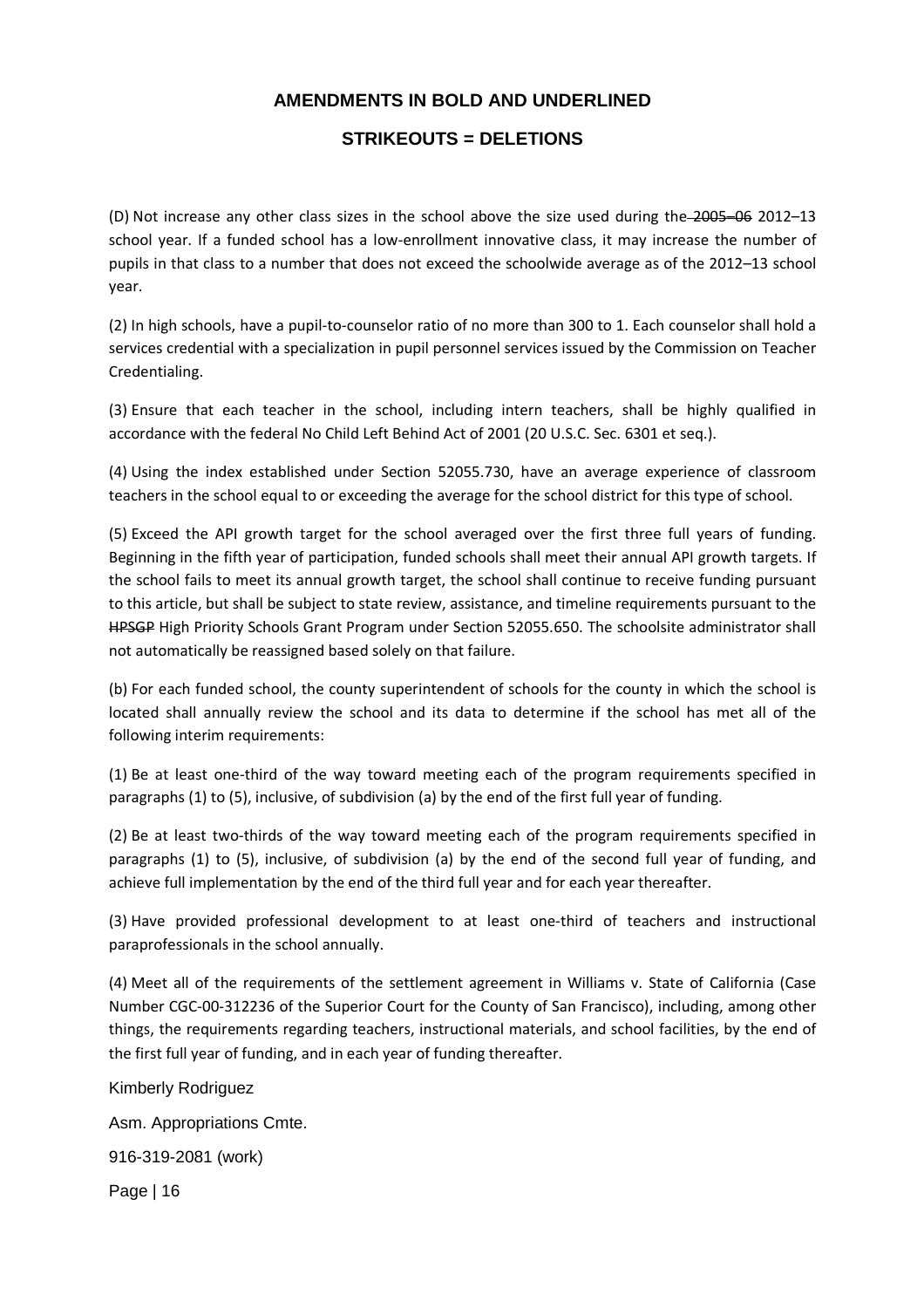### **STRIKEOUTS = DELETIONS**

(c) (1) If a county superintendent of schools determines that a funded school has not substantially met the requirements of subdivision (b) after the first or second full year of funding, or any alternative program requirements approved under Section 52055.760, he or she shall notify the Superintendent. If all of the interim and final requirements are not met by the end of any subsequent school year, the Superintendent shall terminate funding for that school.

(2) If the Superintendent terminates funding under this subdivision, the Superintendent shall provide advance notice to the school district that is sufficient to allow the school district a reasonable amount of time to make staff and other cost adjustments necessitated by the termination. The Superintendent shall provide the school district with funds sufficient to cover the staff and other cost adjustments.

(d) A school district or chartering authority that includes a participating school or schools for which funding is terminated pursuant to subdivision (c) may appeal that action to the state board. The state board shall order the reinstatement of funding if, on appeal, the school district or chartering authority demonstrates that the data upon which the county superintendent of schools relied is in error and that the school in question can fully demonstrate its compliance with the applicable requirements.

**SEC. 15 17.** Section 52055.770 of the Education Code is amended to read:

**52055.770.** (a) School districts and chartering authorities shall receive funding at the following rate, on behalf of funded schools:

(1) For kindergarten and grades 1 to 3, inclusive, five hundred dollars (\$500) per enrolled pupil in funded schools.

(2) For grades 4 to 8, inclusive, nine hundred dollars (\$900) per enrolled pupil in funded schools.

(3) For grades 9 to 12, inclusive, one thousand dollars (\$1,000) per enrolled pupil in funded schools.

(b) For purposes of subdivision (a), enrollment of a pupil in a funded school in the prior fiscal year shall be based on data from the CBEDS. For the 2007–08 fiscal year, the funded rates shall be reduced to reflect the percentage difference in the total amounts appropriated for purposes of this section in that year compared to the amounts appropriated for purposes of this section in the 2008–09 fiscal year.

(c) The following amounts are hereby appropriated from the General Fund for the purposes set forth in subdivision (g):

(1) For the 2007–08 fiscal year, three hundred million dollars (\$300,000,000), to be allocated as follows:

Kimberly Rodriguez (A) Thirty-two million dollars (\$32,000,000) for transfer by the Controller to Section B of the State School Fund for allocation by the Chancellor of the California Community Colleges to community colleges for

Asm. Appropriations Cmte. 916-319-2081 (work)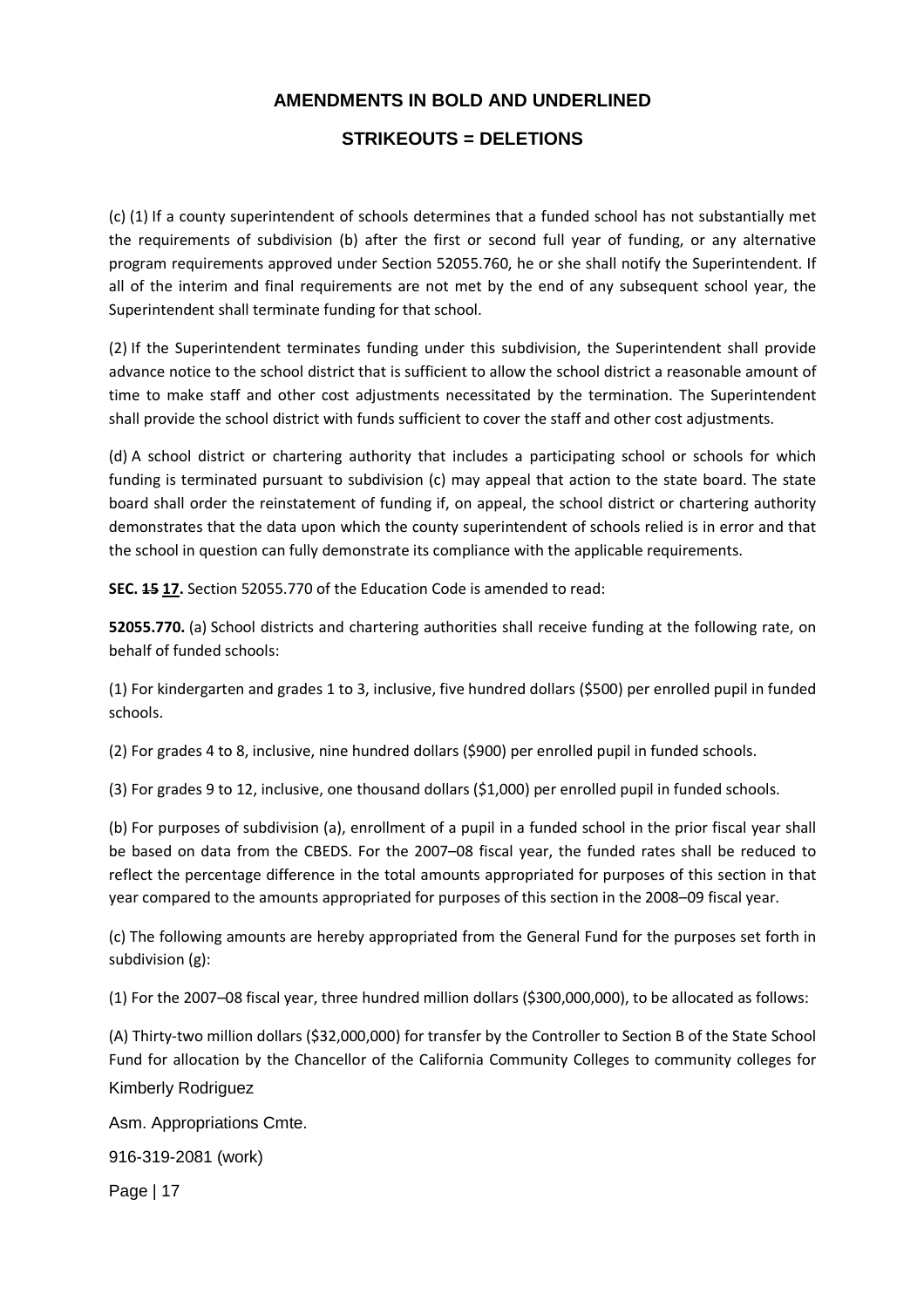#### **STRIKEOUTS = DELETIONS**

the purpose of providing funding to the community colleges to improve and expand career technical education in public secondary education and lower division public higher education pursuant to Section 88532, including the hiring of additional faculty to expand the number of career technical education programs and course offerings.

(B) Two hundred sixty-eight million dollars (\$268,000,000) for transfer by the Controller to Section A of the State School Fund for allocation by the Superintendent pursuant to this article.

(2) For each of the 2008–09, and 2011–12, and 2014–15 fiscal years, four hundred fifty million dollars (\$450,000,000) per fiscal year, to be allocated as follows:

(A) Forty-eight million dollars (\$48,000,000) for transfer by the Controller to Section B of the State School Fund for allocation by the Chancellor of the California Community Colleges to community colleges as required under subdivision (e) for the 2008–09 fiscal year, and under subdivision (f) for the 2011–12 and 2014–15 fiscal years year.

(B) Four hundred two million dollars (\$402,000,000) for transfer by the Controller to Section A of the State School Fund for allocation by the Superintendent pursuant to this article.

(3) For the 2009–10 fiscal year, thirty million dollars (\$30,000,000), to be allocated for transfer by the Controller to Section B of the State School Fund for allocation by the Chancellor of the California Community Colleges to community colleges as required under subdivision (e).

(4) For the 2010–11 fiscal year, four hundred twenty million dollars (\$420,000,000), to be allocated as follows:

(A) Eighteen million dollars (\$18,000,000) for transfer by the Controller to Section B of the State School Fund for allocation by the Chancellor of the California Community Colleges to community colleges as required under subdivision (e).

(B) Four hundred two million dollars (\$402,000,000) for transfer by the Controller to Section A of the State School Fund for allocation by the Superintendent pursuant to this article.

(5) Commencing with the 2010–11 fiscal year, payments made pursuant to this subdivision shall be made only on or after October 8 of each fiscal year.

(6) Commencing with the 2013–14 fiscal year, two hundred twenty-eight million one hundred seventy thousand dollars (\$228,170,000) **eighty-nine million dollars (\$89,000,000)** for allocation to the Superintendent pursuant to this article.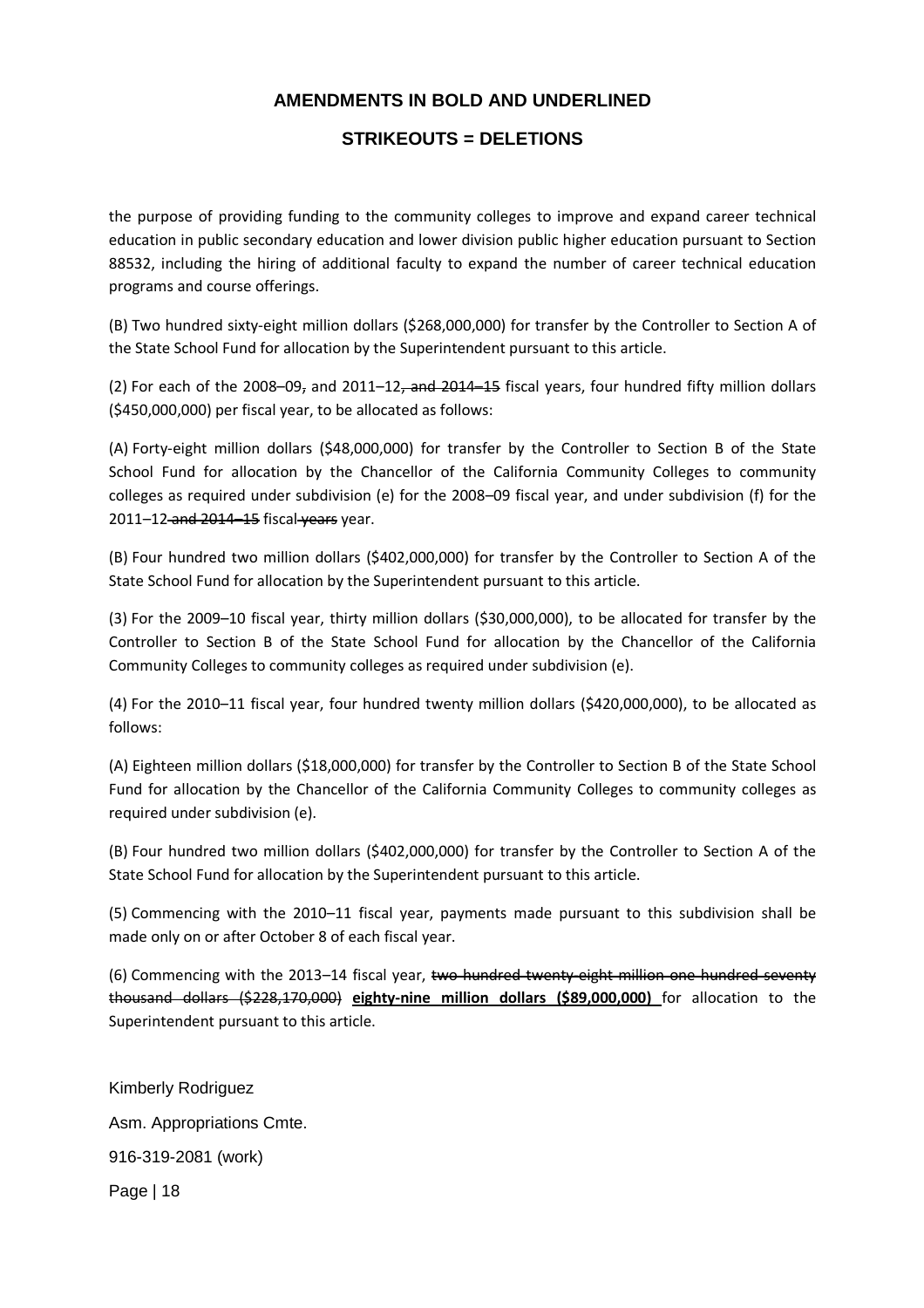#### **STRIKEOUTS = DELETIONS**

(d) For the 2014–15 fiscal year, the amounts appropriated under subdivision (c) shall be adjusted to reflect the total fiscal settlement agreed to by the parties in California Teachers Association, et al. v. Arnold Schwarzenegger (Case Number 05CS01165 of the Superior Court for the County of Sacramento) and the sum of all fiscal years of funding provided pursuant to this section and Section 41207.6 shall not exceed the total funds agreed to by those parties. This annual appropriation shall continue to be made until the Director of Finance reports to the Legislature, along with all proposed adjustments to the Governor's Budget pursuant to Section 13308 of the Government Code, that the sum of appropriations made and allocated pursuant to subdivision (c) equals the total outstanding balance of the minimum state educational funding obligation to school districts and community college districts required by Section 8 of Article XVI of the California Constitution and Chapter 213 of the Statutes of 2004 for the 2004–05 and 2005–06 fiscal years, as determined in subdivision (a) or (b) of Section 41207.1.

(e) The sum transferred under subparagraph (A) of paragraph (2) of subdivision (c) for the 2008–09 fiscal year shall be allocated by the Chancellor of the California Community Colleges as follows:

(1) Thirty-eight million dollars (\$38,000,000) to the community colleges for the purpose of providing funding to the community colleges to improve and expand career technical education in public secondary education and lower division public higher education pursuant to Section 88532, including the hiring of additional faculty to expand the number of career technical education programs and course offerings.

(2) Ten million dollars (\$10,000,000) to the community colleges for the purpose of providing one-time block grants to community college districts to be used for one-time items of expenditure, including, but not limited to, the following purposes:

(A) Physical plant, scheduled maintenance, deferred maintenance, and special repairs.

(B) Instructional materials and support.

(C) Instructional equipment, including equipment related to career technical education, with priority for nursing program equipment.

(D) Library materials.

(E) Technology infrastructure.

(F) Hazardous substances abatement, cleanup, and repair.

(G) Architectural barrier removal.

(H) State-mandated local programs.

Kimberly Rodriguez

Asm. Appropriations Cmte.

916-319-2081 (work)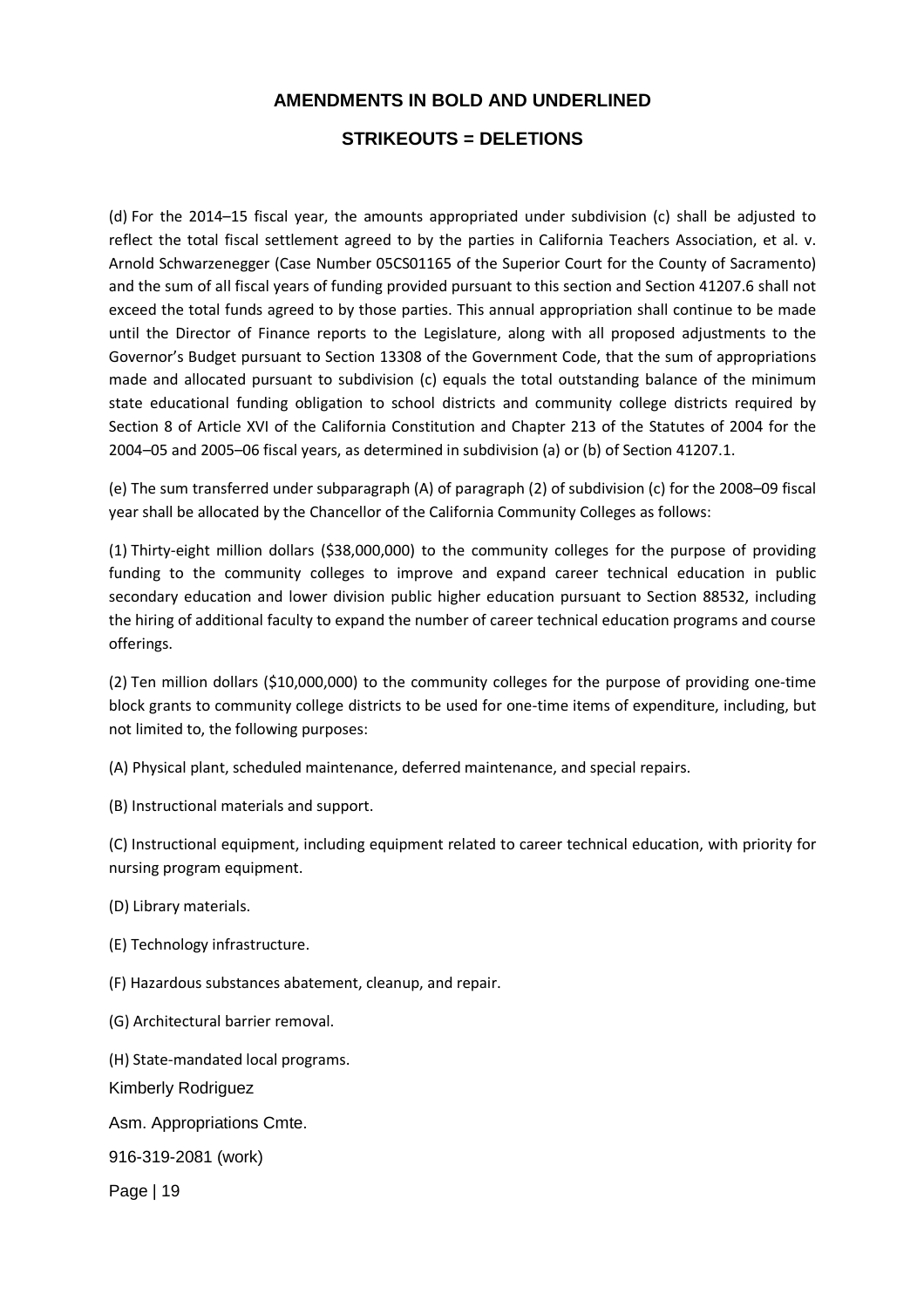#### **STRIKEOUTS = DELETIONS**

(3) The Chancellor of the California Community Colleges shall allocate the amount allocated pursuant to paragraph (2) to community college districts on an equal amount per actual full-time equivalent student (FTES) reported for the prior fiscal year, except that each community college district shall be allocated an amount not less than fifty thousand dollars (\$50,000), and the equal amount per unit of FTES shall be computed accordingly.

(4) Funds allocated under paragraph (2) shall supplement and not supplant existing expenditures and may not be counted as the community college district contribution for physical plant projects and instructional material purchases funded in Item 6870-101-0001 of Section 2.00 of the annual Budget Act.

(f) For each of the 2011–12 and 2014–15 fiscal years, the sum transferred pursuant to subparagraph (A) of paragraph (2) of subdivision (c) shall be allocated by the Chancellor of the California Community Colleges to the community colleges for the purpose of improving and expanding career technical education in public secondary education and lower division public higher education pursuant to Section 88532, including the hiring of additional faculty to expand the number of career technical education programs and course offerings.

(g) The appropriations made under subdivision (c) and the amount specified in Section 41207.6 are for the purpose of discharging in full the minimum state educational funding obligation to school districts and community college districts pursuant to Section 8 of Article XVI of the California Constitution and Chapter 213 of the Statutes of 2004 for the 2004–05 fiscal year, and the outstanding maintenance factor for the 2005–06 fiscal year resulting from this additional payment of the Chapter 213 amount for the 2004–05 fiscal year.

(h) For purposes of making the computations required by Section 8 of Article XVI of the California Constitution, including computation of the state's minimum funding obligation to school districts and community college districts in subsequent fiscal years, the first one billion six hundred twenty million nine hundred twenty-eight thousand dollars (\$1,620,928,000) in appropriations made pursuant to subdivision (c) and the amount specified in Section 41207.6 shall be deemed to be "General Fund revenues appropriated for school districts," as defined in subdivision (c) of Section 41202 and "General Fund Revenues appropriated for community college districts," as defined in subdivision (d) of Section 41202, for the 2004–05 fiscal year and included within the "total allocations to school districts and community college districts from General Fund proceeds of taxes appropriated pursuant to Article XIII B," as defined in subdivision (e) of Section 41202, for that fiscal year. The remaining appropriations made pursuant to subdivision (c) and the amount specified in Section 41207.6 shall be deemed to be "General Fund revenues appropriated for school districts," as defined in subdivision (c) of Section 41202 and "General Fund revenues appropriated for community college districts," as defined in subdivision (d) of Section 41202, for the 2005–06 fiscal year and included within the "total allocations to school districts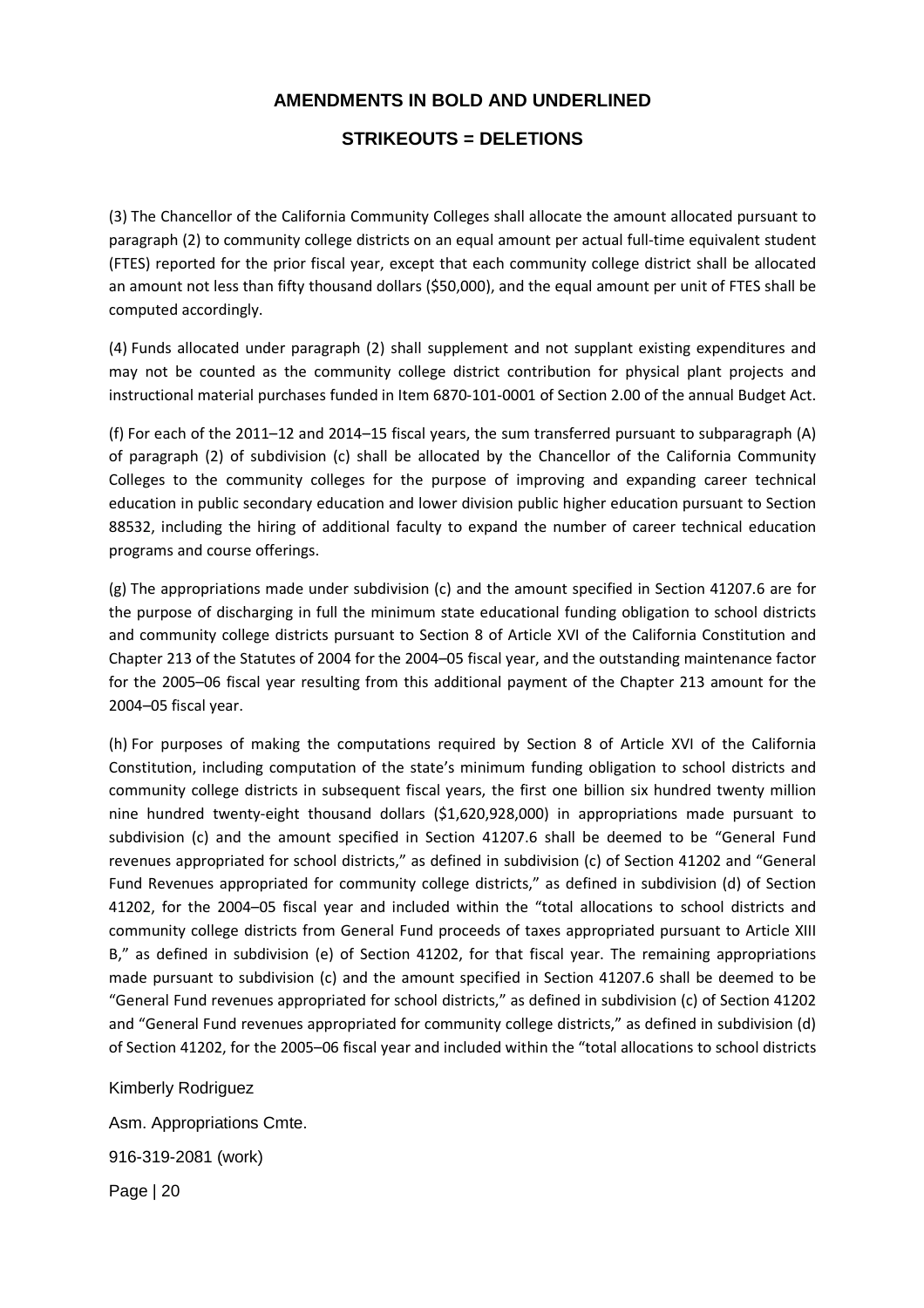### **STRIKEOUTS = DELETIONS**

and community college districts from General Fund proceeds of taxes appropriated pursuant to Article XIIIB," as defined in subdivision (e) of Section 41202, for that fiscal year.

(i) From funds appropriated under subdivision (c), the Superintendent shall provide both of the following:

(1) Not more than two million dollars (\$2,000,000) annually to county superintendents of schools to carry out the requirements of this article, allocated in a manner similar to that created to carry out the new duties of those superintendents under the settlement agreement in the case of Williams v. California (Super. Ct. San Francisco, No. CGC-00-312236).

(2) Five million dollars (\$5,000,000) in the 2007–08 fiscal year to support regional assistance under Section 52055.730. It is the intent of the Legislature that the Superintendent and the president of the state board or his or her designee, along with county offices of education, seek foundational and other financial support to sustain and expand these services. Funds provided under this paragraph that are not expended in the 2007–08 fiscal year shall be reappropriated for use in subsequent fiscal years for the same purpose.

(j) Notwithstanding any other law, funds appropriated under subdivision (c) but not allocated to schools with kindergarten or grades 1 to 12, inclusive, in a fiscal year, due to program termination in any year or otherwise, shall be reappropriated in furtherance of the purposes of this article. First priority for those amounts shall be to provide cost-of-living increases and enrollment growth adjustments to funded schools.

(k) The sum of three hundred fifty thousand dollars (\$350,000) is hereby appropriated from the General Fund to the department to fund 3.0 positions to implement this article. Funding provided under this subdivision is not part of funds provided pursuant to subdivision (c).

(l) (1) Notwithstanding subdivision (j), commencing with the 2013–14 fiscal year and continuing annually thereafter, funds appropriated under subdivision (c) that are not allocated to schools with kindergarten or grades 1 to 12, inclusive, in a fiscal year due to program termination in any year or otherwise, except funds allocated in the 2013–14 fiscal year for purposes of Section 44662.7, shall be allocated by the Superintendent before the close of the fiscal year as follows:

(i) Funds shall be distributed on an equal per-pupil basis among all funded schools remaining in the program regardless of grade level using the most recent verified enrollment figures for purposes of implementing the common core academic content standards adopted by the state board pursuant to Section 60605.8.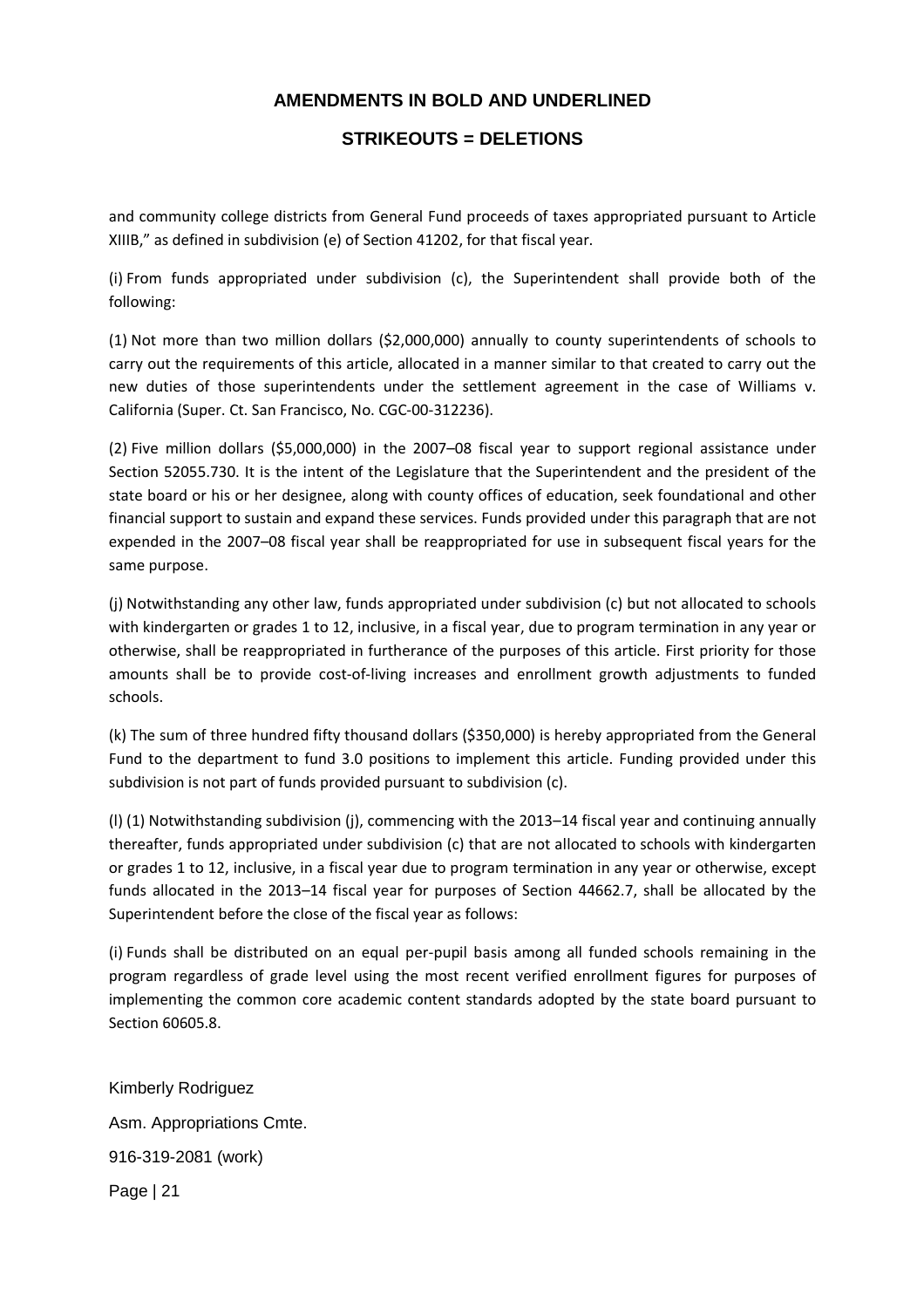### **STRIKEOUTS = DELETIONS**

(ii) Funds shall not be distributed to schools that have withdrawn or been terminated from the program or that have received notification from the Superintendent that their funding will be terminated pursuant to subdivision (c) of Section 52055.740.

(2) Funds provided pursuant to paragraph (1) shall not affect the base funding rates per pupil and per grade set forth in subdivision (a).

(3) The Superintendent, in consultation with the Director of Finance, shall determine no later than October 8, 2013, the total amount of funding appropriated under subdivision (c) that was not allocated to schools for each fiscal year from 2007–08 to 2011–12, inclusive, and shall add that sum to the amount otherwise available for allocation pursuant to paragraph (1) in the 2014–15 fiscal year.

**SEC. 16 18.** Section 52055.780 of the Education Code is amended to read:

**52055.780.** (a) School districts and chartering authorities shall receive funding at the following rate, on behalf of funded schools:

(1) For kindergarten and grades 1 to 3, inclusive, five hundred dollars (\$500) per enrolled pupil in funded schools.

(2) For grades 4 to 8, inclusive, nine hundred dollars (\$900) per enrolled pupil in funded schools.

(3) For grades 9 to 12, inclusive, one thousand dollars (\$1,000) per enrolled pupil in funded schools.

(b) For purposes of subdivision (a), enrollment of a pupil in a funded school in the prior fiscal year shall be based on data from the CBEDS.

(c) For the 2012–13 fiscal year, three hundred sixty-one million dollars (\$361,000,000) is hereby appropriated from the General Fund to be allocated as follows:

(1) Forty-eight million dollars (\$48,000,000) for transfer by the Controller to Section B of the State School Fund for allocation by the Chancellor of the California Community Colleges to community colleges as required under subdivision (d).

(2) Three hundred thirteen million dollars (\$313,000,000) for transfer by the Controller to Section A of the State School Fund for allocation by the Superintendent pursuant to this article.

(3) Payments made pursuant to this subdivision shall be made only on or after October 8 of the 2012–13 fiscal year.

Kimberly Rodriguez (d) The sum transferred pursuant to paragraph (1) of subdivision (c) shall be allocated by the Chancellor of the California Community Colleges to the community colleges for the purpose of improving and

Asm. Appropriations Cmte.

916-319-2081 (work)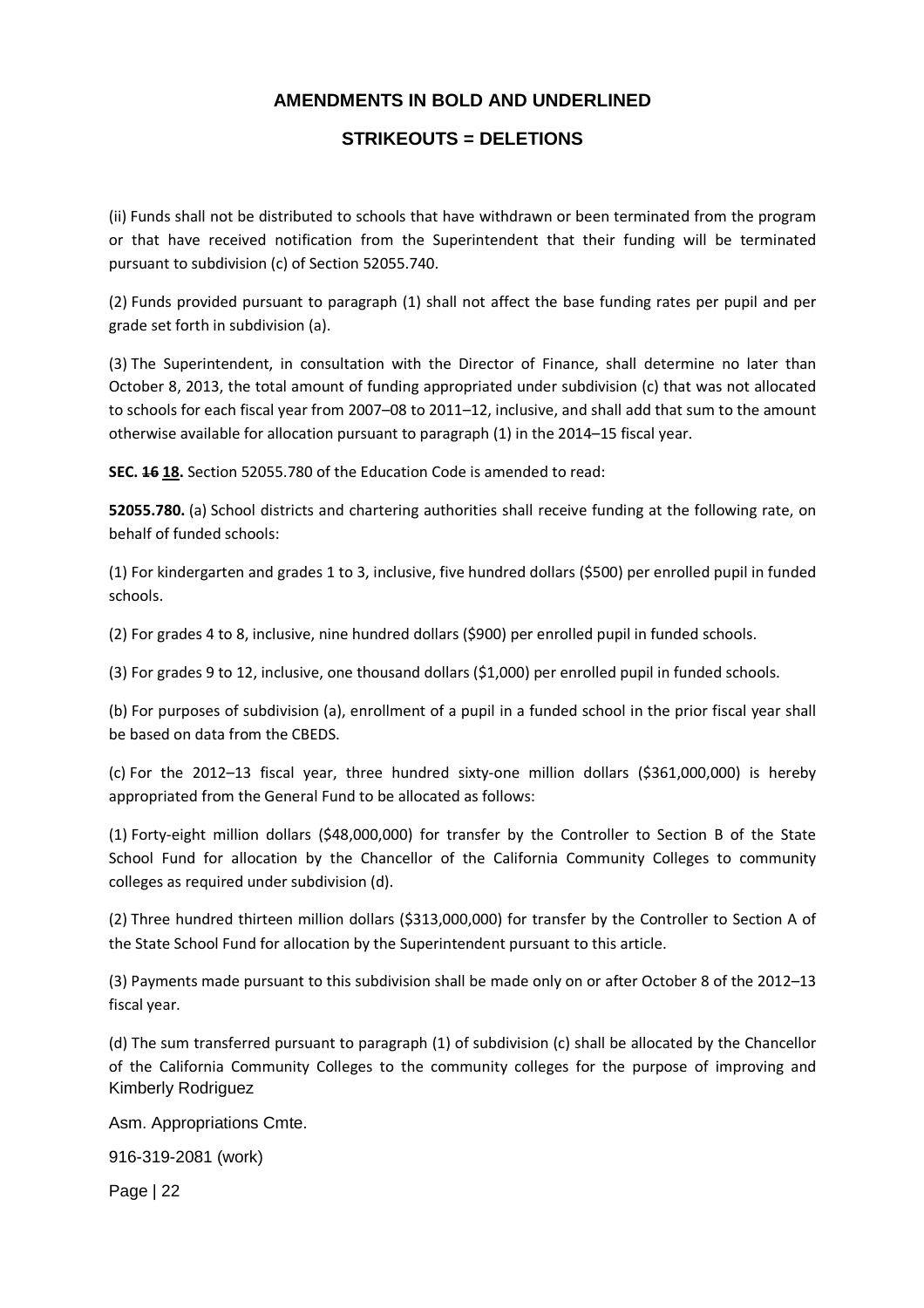### **STRIKEOUTS = DELETIONS**

expanding career technical education in public secondary education and lower division public higher education pursuant to Section 88532, including the hiring of additional faculty to expand the number of career technical education programs and course offerings.

(e) For the 2013–14 fiscal year, two hundred eighteen million three hundred twenty-two thousand dollars (\$218,322,000) twenty-one million eight hundred thirty thousand dollars (\$221,830,000) **three hundred sixty-one million (\$361,000,000)** is hereby appropriated from the General Fund to be allocated as follows:

(1) Forty-eight million dollars (\$48,000,000) for transfer by the Controller to Section B of the State School Fund for allocation by the Chancellor of the California Community Colleges to community colleges as required under subdivision (d).

(2) One hundred-seventy million three hundred twenty two thousand dollars (\$170,322,000) seventythree million eight hundred thirty thousand dollars (\$173,830,000) **three hundred thirteen million (\$313,000,000)** for transfer by the Controller to Section A of the State School Fund for allocation by the Superintendent pursuant to this article.

(f) From funds appropriated under subdivision (c), the Superintendent shall provide not more than two million dollars (\$2,000,000) to county superintendents of schools to carry out the requirements of this article, allocated in a manner similar to that created to carry out the new duties of those superintendents under the settlement agreement in the case of Williams v. California (Super. Ct. San Francisco, No. CGC–00–312236).

(g) For purposes of making the computations required by Section 8 of Article XVI of the California Constitution, including computation of the state's minimum funding obligation to school districts and community college districts in subsequent fiscal years, the appropriations made pursuant to subdivisions (c) and (e) shall be deemed to be "General Fund revenues appropriated for school districts," as defined in subdivision (c) of Section 41202 and "General Fund revenues appropriated for community college districts," as defined in subdivision (d) of Section 41202, for the 2012–13 **and 2013-14** fiscal year **years** and included within the "total allocations to school districts and community college districts from General Fund proceeds of taxes appropriated pursuant to Article XIII B," as defined in subdivision (e) of Section 41202, for that fiscal year.

**SEC. 17 19.** Section 17581.6 of the Government Code is amended to read:

**17581.6.** (a) Commencing with the 2012–13 fiscal year, funds provided in Item 6110-296-0001 of Section 2.00 of the annual Budget Act shall be allocated as block grants to school districts, charter schools, and county offices of education to support all of the mandated programs described in subdivision (d).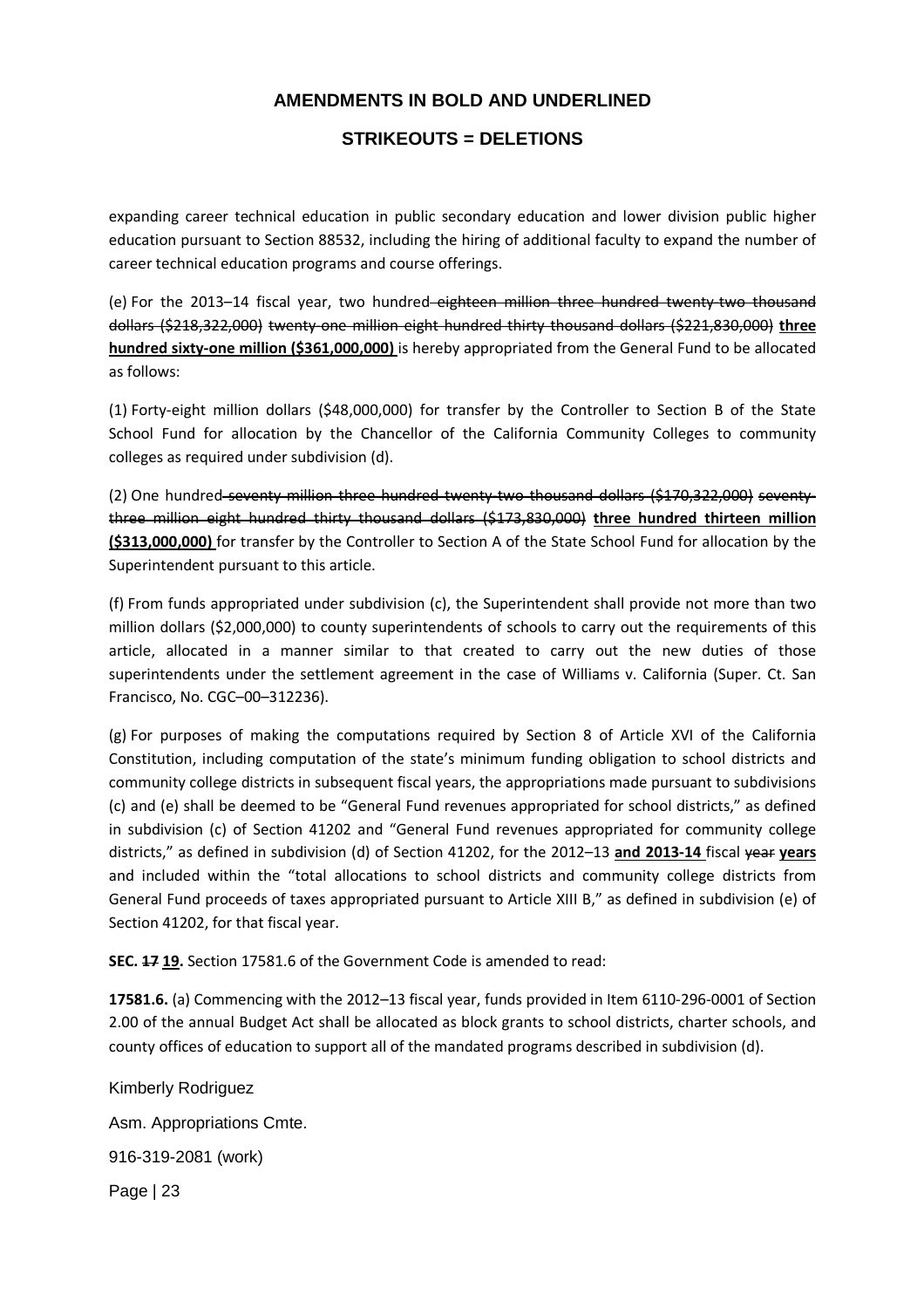### **STRIKEOUTS = DELETIONS**

(b) (1) Notwithstanding any other law, each fiscal year a school district or county office of education may receive funding for the performance of the mandated activities listed in subdivision (d) either through the block grant established pursuant to this section or by claiming reimbursement pursuant to Section 17560. A school district or county office of education that claims reimbursement for any mandated activities pursuant to Section 17560 for mandated costs incurred during a fiscal year shall not be eligible for funding pursuant to this section for the same fiscal year.

(2) A school district and county office of education that elects to receive block grant funding instead of seeking reimbursement pursuant to Section 17560 shall, and any charter school that elects to receive block grant funding shall, submit a letter of intent to the Superintendent of Public Instruction on or before September 30 of each year requesting block grant funding pursuant to this section. The Superintendent of Public Instruction shall distribute funding provided pursuant to subdivision (a) to school districts, charter schools, and county offices of education pursuant to the rates set forth in Item 6110-296-0001 of Section 2.00 of the annual Budget Act. Funding distributed pursuant to this section is in lieu of reimbursement pursuant to Section 6 of Article XIII B of the California Constitution for the performance of all activities specified in subdivision (d) as those activities pertain to school districts and county offices of education. A school district, county office of education, or charter school that submits a letter of intent and receives block grant funding pursuant to this section shall not also be eligible to submit a claim for reimbursement of costs incurred for a mandated program set forth in subdivision (d) for the fiscal year for which the block grant funding is received.

(c) Block grant funding provided to school districts, charter schools, and county offices of education pursuant to this section is subject to annual audits required by Section 41020 of the Education Code.

(d) Block grant funding provided pursuant to this section to individual school districts, charter schools, and county offices of education is to support all of the following mandated programs:

(1) Absentee Ballots (CSM 3713; Chapter 77 of the Statutes of 1978 and Chapter 1032 of the Statutes of 2002).

### **(2) Academic Performance Index (01-TC-22; Chapter 3 of the Statutes of 1999, First Extraordinary Session; and Chapter 695 of The Statutes of 2000).**

(2) **3**Agency Fee Arrangements (00-TC-17 and 01-TC-14; Chapter 893 of the Statutes of 2000 and Chapter 805 of the Statutes of 2001).

(3) **4**AIDS Instruction and AIDS Prevention Instruction (CSM 4422, 99-TC-07, and 00-TC-01; Chapter 818 of the Statutes of 1991; and Chapter 403 of the Statutes of 1998).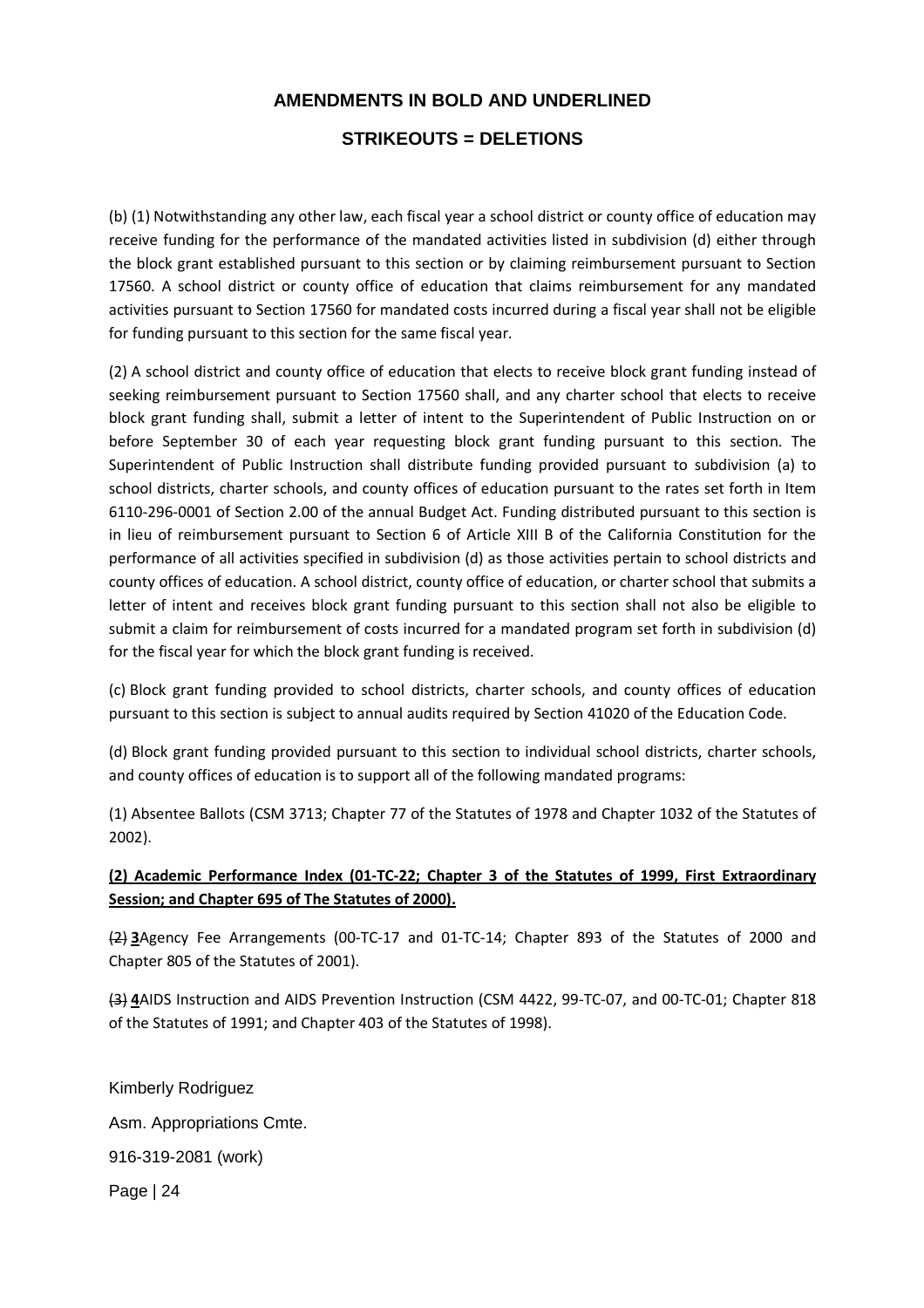# **STRIKEOUTS = DELETIONS**

(4) **5** California State Teachers' Retirement System Service Credit (02-TC-19; Chapter 603 of the Statutes of 1994; Chapters 383, 634, and 680 of the Statutes of 1996; Chapter 838 of the Statutes of 1997; Chapter 965 of the Statutes of 1998; Chapter 939 of the Statutes of 1999; and Chapter 1021 of the Statutes of 2000).

(5) **6** Caregiver Affidavits (CSM 4497; Chapter 98 of the Statutes of 1994).

(6) **7** Charter Schools I, II, and III (CSM 4437, 99-TC-03, and 99-TC-14; Chapter 781 of the Statutes of 1992; Chapters 34 and 673 of the Statutes of 1998; Chapter 34 of the Statutes of 1998; and Chapter 78 of the Statutes of 1999).

# **(8) Child Abuse and Neglect Reporting (01-TC-21: Chapters 640 and 1459 of the Statutes of 1987; Chapter 132 of the Statutes of 1991; Chapter 459 of the Statutes of 1992; Chapter 311 of the Statutes of 1998; Chapter 916 of the Statutes of 2000; and Chapter 133 and 754 of the Statutes of 2001).**

(7) **9** Collective Bargaining (CSM 4425; Chapter 961 of the Statutes of 1975).

(8) **10** Comprehensive School Safety Plans (98-TC-01 and 99-TC-10; Chapter 736 of the Statutes of 1997; Chapter 996 of the Statutes of 1999; and Chapter 828 of the Statutes of 2003).

(9) **11** Consolidation of Annual Parent Notification/Schoolsite Discipline Rules/Alternative Schools (CSM 4488, CSM 4461, 99-TC-09, 00-TC-12, 97-TC-24, CSM 4453, CSM 4474, CSM 4462; Chapter 448 of the Statutes of 1975; Chapter 965 of the Statutes of 1977; Chapter 975 of the Statutes of 1980; Chapter 469 of the Statutes of 1981; Chapter 459 of the Statutes of 1985; Chapters 87 and 97 of the Statutes of 1986; Chapter 1452 of the Statutes of 1987; Chapters 65 and 1284 of the Statutes of 1988; Chapter 213 of the Statutes of 1989; Chapters 10 and 403 of the Statutes of 1990; Chapter 906 of the Statutes of 1992; Chapter 1296 of the Statutes of 1993; Chapter 929 of the Statutes of 1997; Chapters 846 and 1031 of the Statutes of 1998; Chapter 1 of the Statutes of 1999, First Extraordinary Session; Chapter 73 of the Statutes of 2000; Chapter 650 of the Statutes of 2003; Chapter 895 of the Statutes of 2004; and Chapter 677 of the Statutes of 2005).

(10) **12** Consolidation of Law Enforcement Agency Notification and Missing Children Reports (CSM 4505; Chapter 1117 of the Statutes of 1989 and 01-TC-09; Chapter 249 of the Statutes of 1986; and Chapter 832 of the Statutes of 1999).

(11) **13** Consolidation of Notification to Teachers: Pupils Subject to Suspension or Expulsion I and II, and Pupil Discipline Records (00-TC-10 and 00-TC-11; Chapter 345 of the Statutes of 2000).

(12) **14** County Office of Education Fiscal Accountability Reporting (97-TC-20; Chapters 917 and 1452 of the Statutes of 1987; Chapters 1461 and 1462 of the Statutes of 1988; Chapter 1372 of the Statutes of

Kimberly Rodriguez

Asm. Appropriations Cmte.

916-319-2081 (work)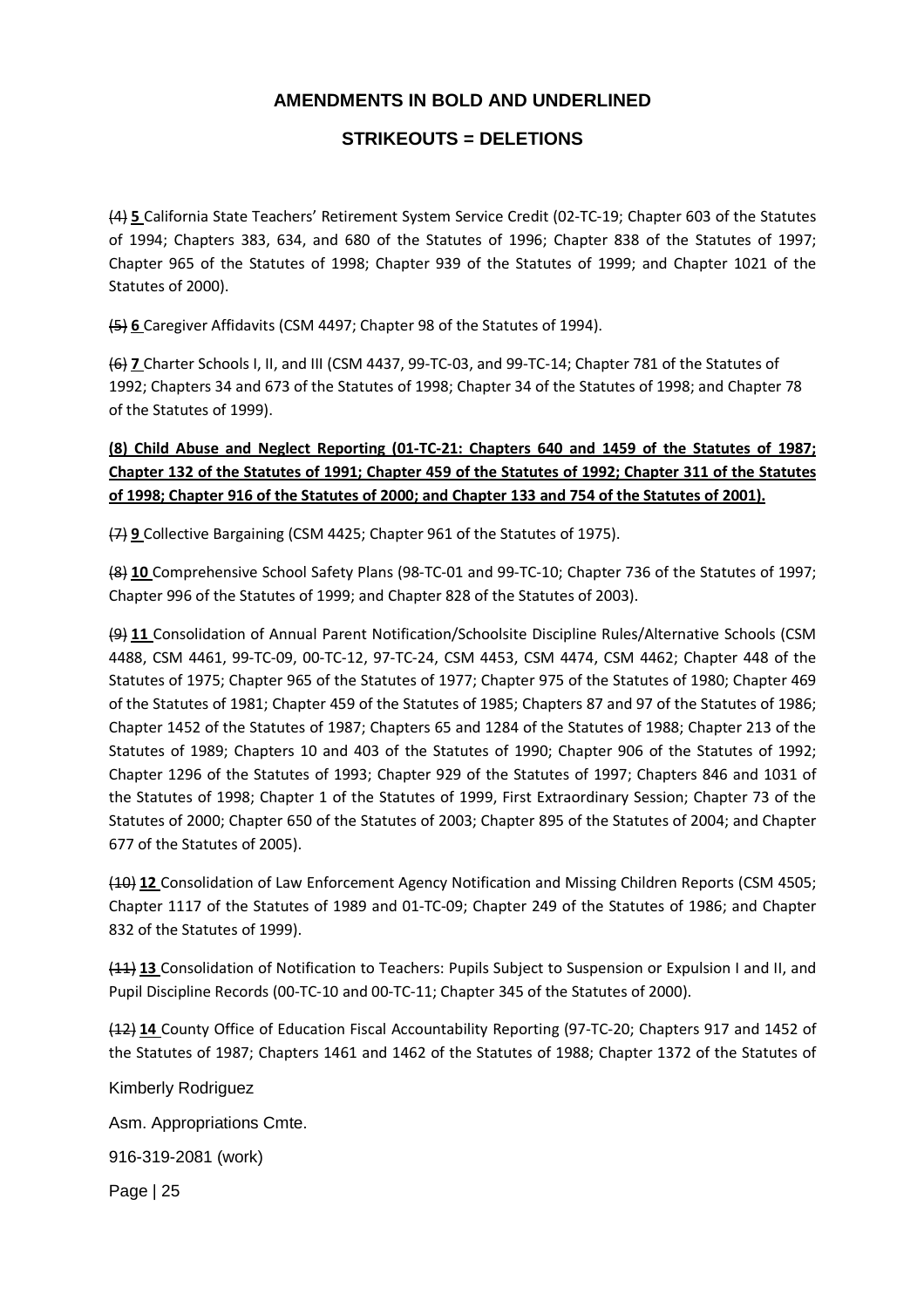# **STRIKEOUTS = DELETIONS**

1990; Chapter 1213 of the Statutes of 1991; Chapter 323 of the Statutes of 1992; Chapters 923 and 924 of the Statutes of 1993; Chapters 650 and 1002 of the Statutes of 1994; and Chapter 525 of the Statutes of 1995).

(13) **15** Criminal Background Checks (97-TC-16; Chapters 588 and 589 of the Statutes of 1997).

(14) **16** Criminal Background Checks II (00-TC-05; Chapters 594 and 840 of the Statutes of 1998; and Chapter 78 of the Statutes of 1999).

(15) **17** Differential Pay and Reemployment (99-TC-02; Chapter 30 of the Statutes of 1998).

### **(18) Expulsion of Pupil: Transcript Cost for Appeals (SMAS; Chapter 1253 of the Statutes of 1975).**

(16) **19** Financial and Compliance Audits (CSM 4498 and CSM 4498-A; Chapter 36 of the Statutes of 1977).

(17) **20** Habitual Truants (CSM 4487 and CSM 4487-A; Chapter 1184 of the Statutes of 1975).

(18) **21** High School Exit Examination (00-TC-06; Chapter 1 of the Statutes of 1999, First Extraordinary Session; and Chapter 135 of the Statutes of 1999).

(19) **22** Immunization Records (SB 90-120; Chapter 1176 of the Statutes of 1977).

(20) **23** Immunization Records—Hepatitis B (98-TC-05; Chapter 325 of the Statutes of 1978; Chapter 435 of the Statutes of 1979; Chapter 472 of the Statutes of 1982; Chapter 984 of the Statutes of 1991; Chapter 1300 of the Statutes of 1992; Chapter 1172 of the Statutes of 1994; Chapters 291 and 415 of the Statutes of 1995; Chapter 1023 of the Statutes of 1996; and Chapters 855 and 882 of the Statutes of 1997).

# **(24) Interdistrict Attendance Permits (CSM 4442; Chapters 172 and 742 of the Statutes of 1986; Chapter 853 of the Statutes of 1989; Chapter 10 of the Statutes of 1990; and Chapter 120 of the Statues of 1992).**

(21) **25** Intradistrict Attendance (CSM 4454; Chapters 161 and 915 of the Statutes of 1993).

(22) **26** Juvenile Court Notices II (CSM 4475; Chapters 1011 and 1423 of the Statutes of 1984; Chapter 1019 of the Statutes of 1994; and Chapter 71 of the Statutes of 1995).

(23) **27** Mandate Reimbursement Process I and II (CSM 4204, CSM 4485, and 05-TC-05; Chapter 486 of the Statutes of 1975).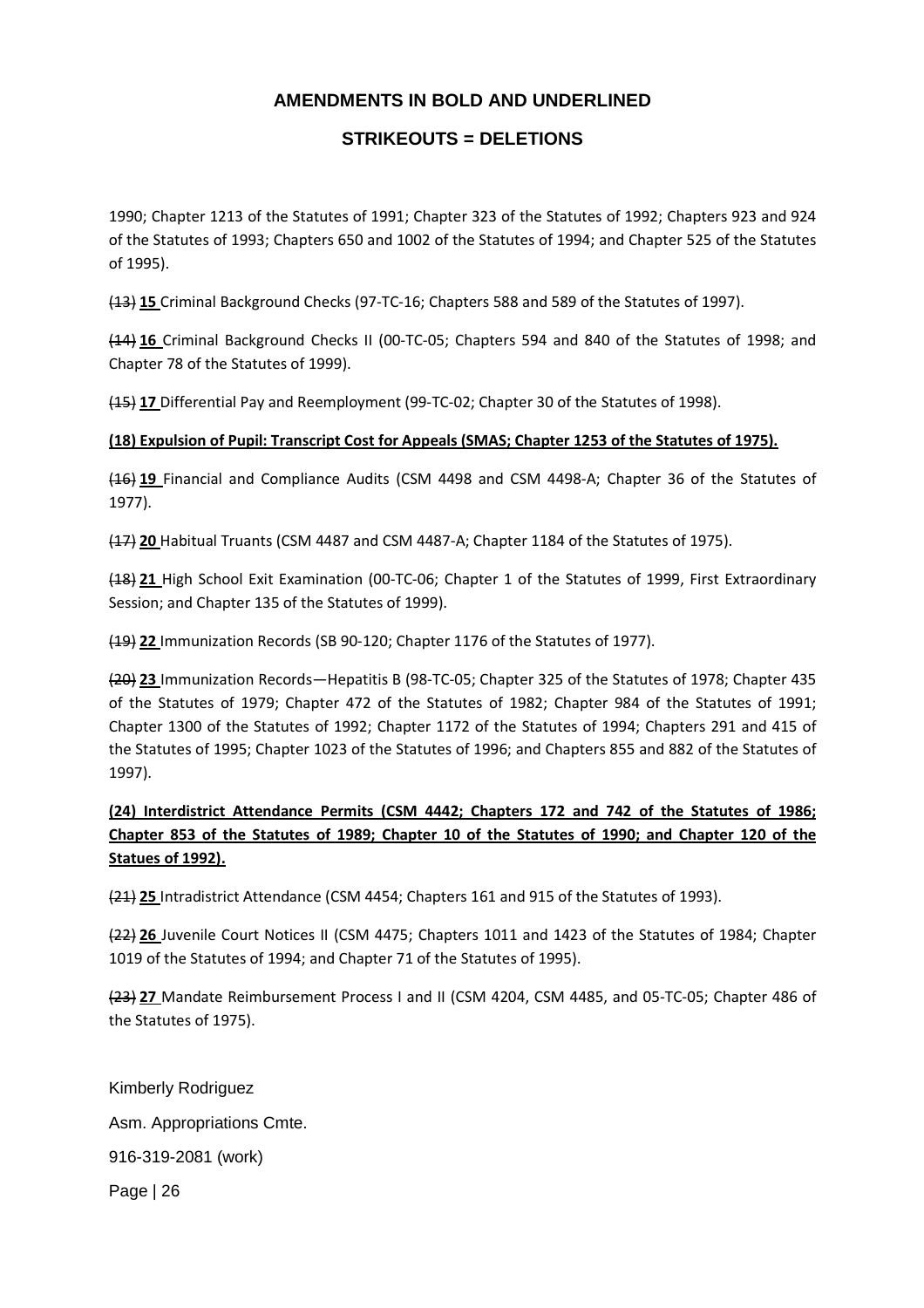## **STRIKEOUTS = DELETIONS**

(24) **28** Notification of Truancy (CSM 4133; Chapter 498 of the Statutes of 1983; Chapter 1023 of the Statutes of 1994; and Chapter 19 of the Statutes of 1995).

(25) **29** Open Meetings/Brown Act Reform (CSM 4257 and CSM 4469; Chapter 641 of the Statutes of 1986; and Chapters 1136, 1137, and 1138 of the Statutes of 1993).

(26) **30** Physical Performance Tests (96-365-01; Chapter 975 of the Statutes of 1995).

(27) **31** Prevailing Wage Rate (01-TC-28; Chapter 1249 of the Statutes of 1978).

(28) **32** Pupil Health Screenings (CSM 4440; Chapter 1208 of the Statutes of 1976; Chapter 373 of the Statutes of 1991; and Chapter 750 of the Statutes of 1992).

(29) **33** Pupil Promotion and Retention (98-TC-19; Chapter 100 of the Statutes of 1981; Chapter 1388 of the Statutes of 1982; Chapter 498 of the Statutes of 1983; Chapter 1263 of the Statutes of 1990; and Chapters 742 and 743 of the Statutes of 1998).

(30) **34** Pupil Safety Notices (02-TC-13; Chapter 498 of the Statutes of 1983; Chapter 482 of the Statutes of 1984; Chapter 948 of the Statutes of 1984; Chapter 196 of the Statutes of 1986; Chapter 332 of the Statutes of 1986; Chapter 445 of the Statutes of 1992; Chapter 1317 of the Statutes of 1992; Chapter 589 of the Statutes of 1993; Chapter 1172 of the Statutes of 1994; Chapter 1023 of the Statutes of 1996; and Chapter 492 of the Statutes of 2000).

(31) **35** Pupil Expulsions (CSM 4455; Chapter 1253 of the Statutes of 1975; Chapter 965 of the Statutes of 1977; Chapter 668 of the Statutes of 1978; Chapter 318 of the Statutes of 1982; Chapter 498 of the Statutes of 1983; Chapter 622 of the Statutes of 1984; Chapter 942 of the Statutes of 1987; Chapter 1231 of the Statutes of 1990; Chapter 152 of the Statutes of 1992; Chapters 1255, 1256, and 1257 of the Statutes of 1993; and Chapter 146 of the Statutes of 1994).

(32) **36** Pupil Expulsion Appeals (CSM 4463; Chapter 1253 of the Statutes of 1975; Chapter 965 of the Statutes of 1977; Chapter 668 of the Statutes of 1978; and Chapter 498 of the Statutes of 1983).

(33) **37** Pupil Suspensions (CSM 4456; Chapter 965 of the Statutes of 1977; Chapter 668 of the Statutes of 1978; Chapter 73 of the Statutes of 1980; Chapter 498 of the Statutes of 1983; Chapter 856 of the Statutes of 1985; and Chapter 134 of the Statutes of 1987).

(34) **38** School Accountability Report Cards (97-TC-21, 00-TC-09, 00-TC-13, and 02-TC-32; Chapter 918 of the Statutes of 1997; Chapter 912 of the Statutes of 1997; Chapter 824 of the Statutes of 1994; Chapter 1031 of the Statutes of 1993; Chapter 759 of the Statutes of 1992; and Chapter 1463 of the Statutes of 1989).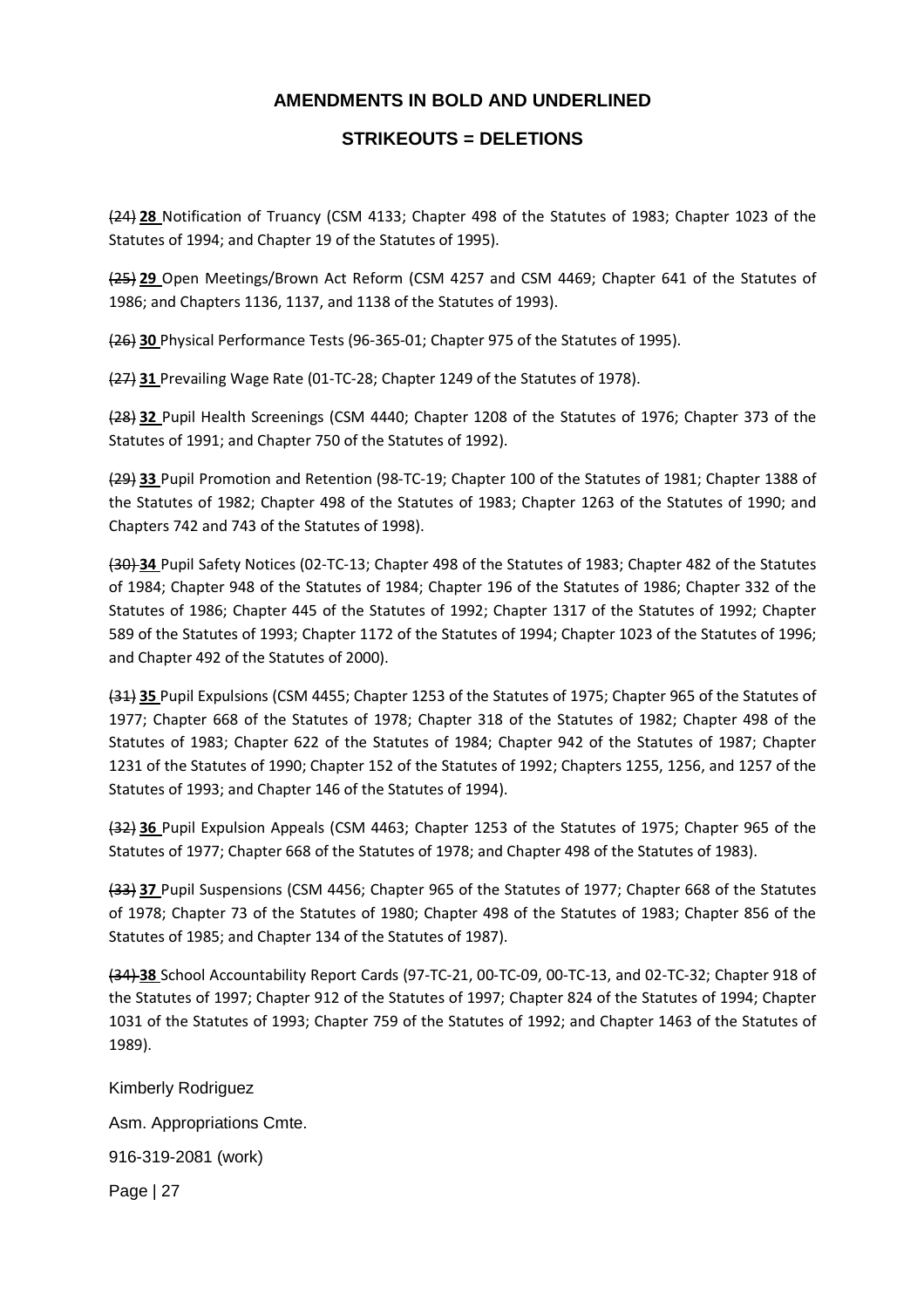# **STRIKEOUTS = DELETIONS**

(35) **39** School District Fiscal Accountability Reporting (97-TC-19; Chapter 100 of the Statutes of 1981; Chapter 185 of the Statutes of 1985; Chapter 1150 of the Statutes of 1986; Chapters 917 and 1452 of the Statutes of 1987; Chapters 1461 and 1462 of the Statutes of 1988; Chapter 525 of the Statutes of 1990; Chapter 1213 of the Statutes of 1991; Chapter 323 of the Statutes of 1992; Chapters 923 and 924 of the Statutes of 1993; Chapters 650 and 1002 of the Statutes of 1994; and Chapter 525 of the Statutes of 1995).

(36) **40** School District Reorganization (98-TC-24; Chapter 1192 of the Statutes of 1980; and Chapter 1186 of the Statutes of 1994).

(37) **41** The Stull Act (98-TC-25; Chapter 498 of the Statutes of 1983; and Chapter 4 of the Statutes of 1999).

#### **(42) Student Records (02-TC-34; Chapter 593 of the Statutes of 1989).**

(38) **43** Threats Against Peace Officers (CSM 96-365-02; Chapter 1249 of the Statutes of 1992; and Chapter 666 of the Statutes of 1995).

(e) The Superintendent of Public Instruction shall compile a list of all school districts, charter schools, and county offices of education that received block grant funding in the prior fiscal year pursuant to this section. This list shall include the total amount each school district, charter school, and county office of education received. The Superintendent of Public Instruction shall provide this information to the appropriate fiscal and policy committees of the Legislature, the Controller, the Department of Finance, and the Legislative Analyst Office on or before September 9 of each year.

(f) This section shall become inoperative on July 1, 2014, and, as of January 1, 2015, is repealed, unless a later enacted statute, that becomes operative on or before January 1, 2015, deletes or extends the dates on which it becomes inoperative and is repealed.

**SEC. 18 20.** Section 17581.6 is added to the Government Code, to read:

**17581.6.** (a) Commencing with the 2012–13 fiscal year, funds provided in Item 6110-296-0001 of Section 2.00 of the annual Budget Act shall be allocated as block grants to school districts, charter schools, and county offices of education to support all of the mandated programs described in subdivision (d).

(b) (1) Notwithstanding any other law, each fiscal year a school district or county office of education may receive funding for the performance of the mandated activities listed in subdivision (d) either through the block grant established pursuant to this section or by claiming reimbursement pursuant to Section 17560. A school district or county office of education that claims reimbursement for any mandated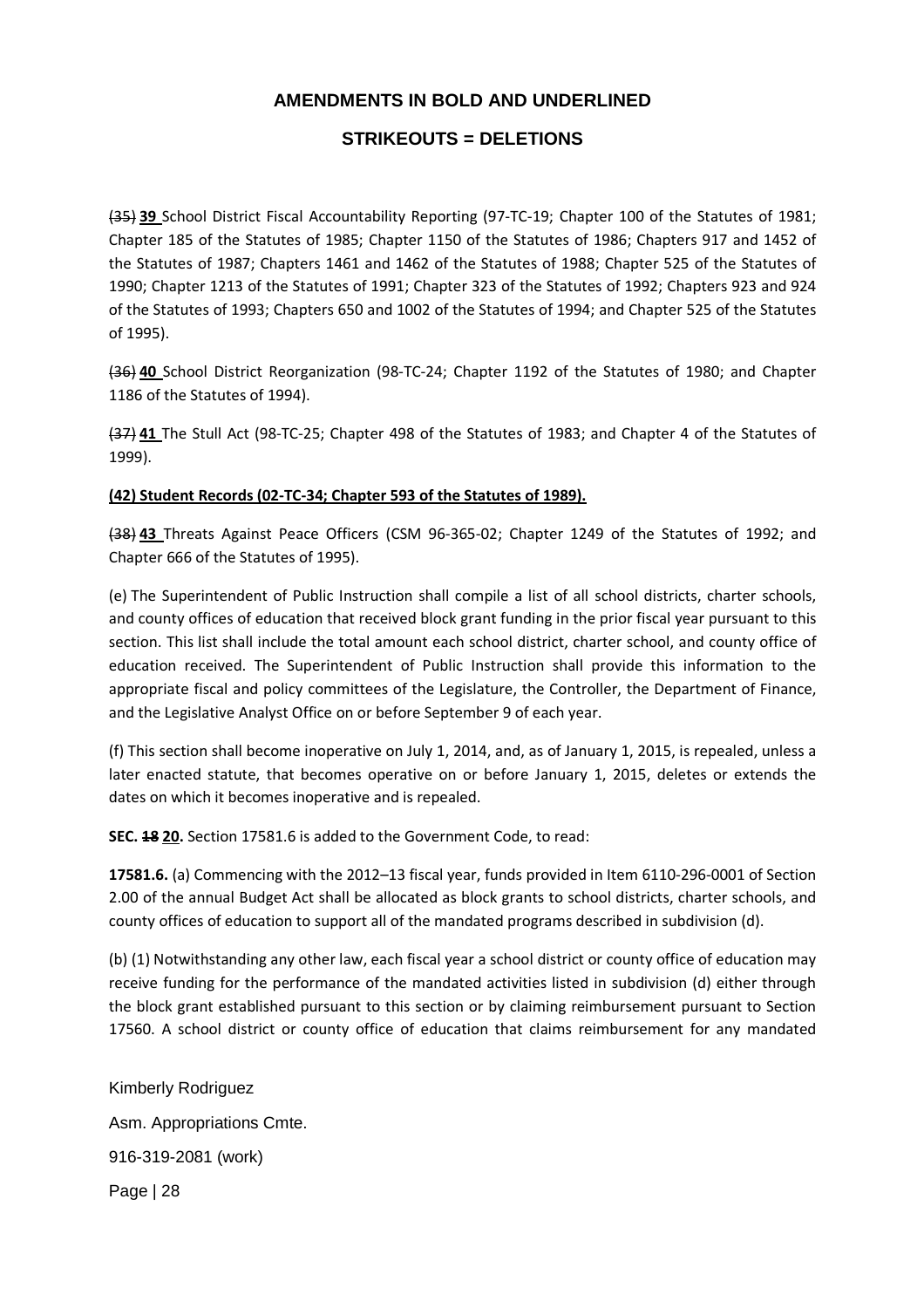### **STRIKEOUTS = DELETIONS**

activities pursuant to Section 17560 for mandated costs incurred during a fiscal year shall not be eligible for funding pursuant to this section for the same fiscal year.

(2) A school district and county office of education that elects to receive block grant funding instead of seeking reimbursement pursuant to Section 17560 shall, and any charter school that elects to receive block grant funding shall, submit a letter of intent to the Superintendent of Public Instruction on or before September 30 of each year requesting block grant funding pursuant to this section. The Superintendent of Public Instruction shall distribute funding provided pursuant to subdivision (a) to school districts, charter schools, and county offices of education pursuant to the rates set forth in Item 6110-296-0001 of Section 2.00 of the annual Budget Act. Funding distributed pursuant to this section is in lieu of reimbursement pursuant to Section 6 of Article XIII B of the California Constitution for the performance of all activities specified in subdivision (d) as those activities pertain to school districts and county offices of education. A school district, county office of education, or charter school that submits a letter of intent and receives block grant funding pursuant to this section shall not also be eligible to submit a claim for reimbursement of costs incurred for a mandated program set forth in subdivision (d) for the fiscal year for which the block grant funding is received.

(c) Block grant funding provided to school districts, charter schools, and county offices of education pursuant to this section is subject to annual audits required by Section 41020 of the Education Code.

(d) Block grant funding provided pursuant to this section to individual school districts, charter schools, and county offices of education is to support all of the following mandated programs:

(1) Absentee Ballots (CSM 3713; Chapter 77 of the Statutes of 1978 and Chapter 1032 of the Statutes of 2002).

### **(2) Academic Performance Index (01-TC-22; Chapter 3 of the Statutes of 1999, First Extraordinary Session; and Chapter 695 of The Statutes of 2000).**

(2) **3**Agency Fee Arrangements (00-TC-17 and 01-TC-14; Chapter 893 of the Statutes of 2000 and Chapter 805 of the Statutes of 2001).

(3) **4**AIDS Instruction and AIDS Prevention Instruction (CSM 4422, 99-TC-07, and 00-TC-01; Chapter 818 of the Statutes of 1991; and Chapter 403 of the Statutes of 1998).

(4) **5** California State Teachers' Retirement System Service Credit (02-TC-19; Chapter 603 of the Statutes of 1994; Chapters 383, 634, and 680 of the Statutes of 1996; Chapter 838 of the Statutes of 1997; Chapter 965 of the Statutes of 1998; Chapter 939 of the Statutes of 1999; and Chapter 1021 of the Statutes of 2000).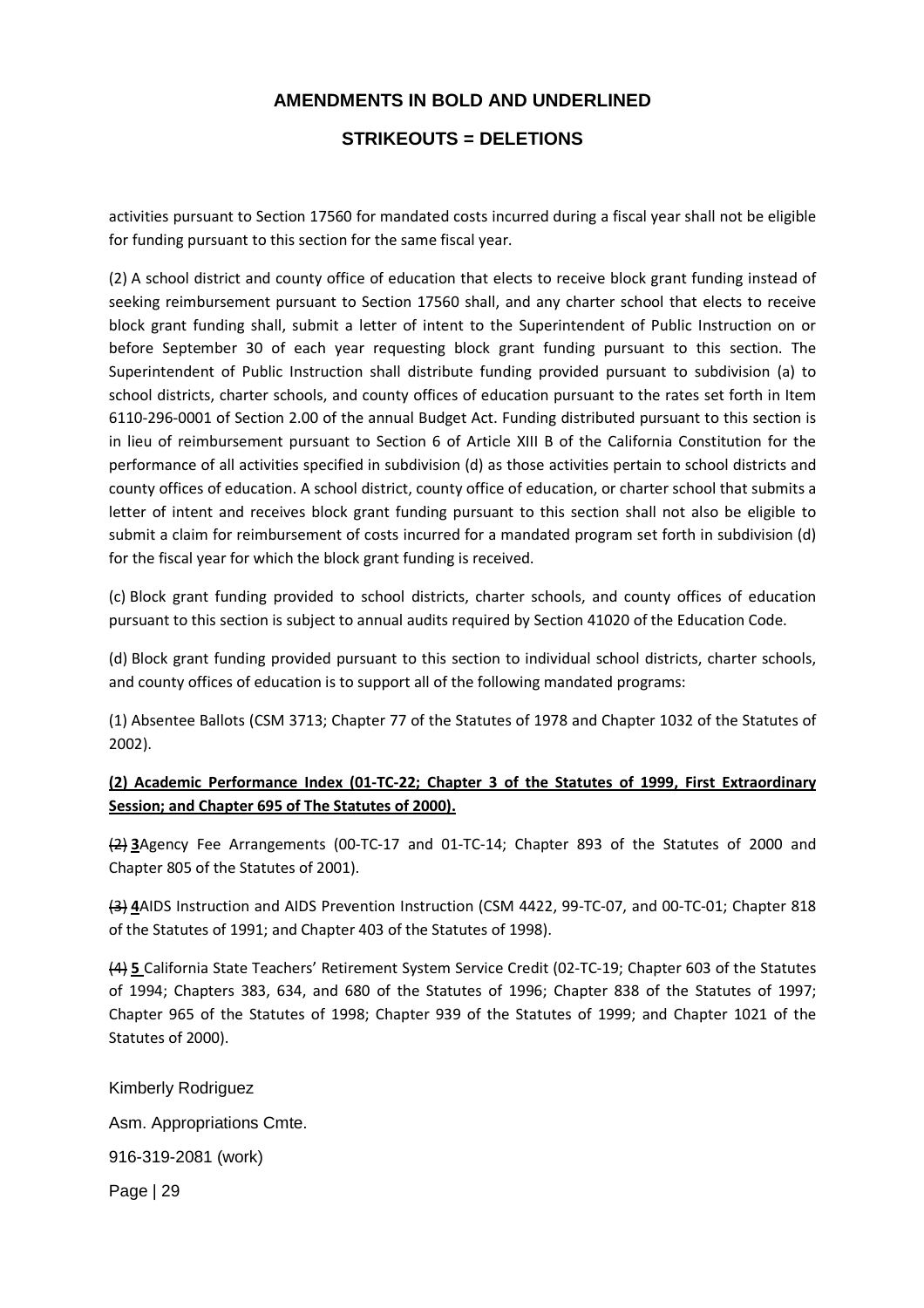# **STRIKEOUTS = DELETIONS**

(5) **6** Caregiver Affidavits (CSM 4497; Chapter 98 of the Statutes of 1994).

(6) **7** Charter Schools I, II, and III (CSM 4437, 99-TC-03, and 99-TC-14; Chapter 781 of the Statutes of 1992; Chapters 34 and 673 of the Statutes of 1998; Chapter 34 of the Statutes of 1998; and Chapter 78 of the Statutes of 1999).

**(8) Child Abuse and Neglect Reporting (01-TC-21: Chapters 640 and 1459 of the Statutes of 1987; Chapter 132 of the Statutes of 1991; Chapter 459 of the Statutes of 1992; Chapter 311 of the Statutes of 1998; Chapter 916 of the Statutes of 2000; and Chapter 133 and 754 of the Statutes of 2001).** 

(7) **9** Collective Bargaining (CSM 4425; Chapter 961 of the Statutes of 1975).

(8) **10** Comprehensive School Safety Plans (98-TC-01 and 99-TC-10; Chapter 736 of the Statutes of 1997; Chapter 996 of the Statutes of 1999; and Chapter 828 of the Statutes of 2003).

(9) **11** Consolidation of Annual Parent Notification/Schoolsite Discipline Rules/Alternative Schools (CSM 4488, CSM 4461, 99-TC-09, 00-TC-12, 97-TC-24, CSM 4453, CSM 4474, CSM 4462; Chapter 448 of the Statutes of 1975; Chapter 965 of the Statutes of 1977; Chapter 975 of the Statutes of 1980; Chapter 469 of the Statutes of 1981; Chapter 459 of the Statutes of 1985; Chapters 87 and 97 of the Statutes of 1986; Chapter 1452 of the Statutes of 1987; Chapters 65 and 1284 of the Statutes of 1988; Chapter 213 of the Statutes of 1989; Chapters 10 and 403 of the Statutes of 1990; Chapter 906 of the Statutes of 1992; Chapter 1296 of the Statutes of 1993; Chapter 929 of the Statutes of 1997; Chapters 846 and 1031 of the Statutes of 1998; Chapter 1 of the Statutes of 1999, First Extraordinary Session; Chapter 73 of the Statutes of 2000; Chapter 650 of the Statutes of 2003; Chapter 895 of the Statutes of 2004; and Chapter 677 of the Statutes of 2005).

(10) **12** Consolidation of Law Enforcement Agency Notification and Missing Children Reports (CSM 4505; Chapter 1117 of the Statutes of 1989 and 01-TC-09; Chapter 249 of the Statutes of 1986; and Chapter 832 of the Statutes of 1999).

(11) **13** Consolidation of Notification to Teachers: Pupils Subject to Suspension or Expulsion I and II, and Pupil Discipline Records (00-TC-10 and 00-TC-11; Chapter 345 of the Statutes of 2000).

(12) **14** County Office of Education Fiscal Accountability Reporting (97-TC-20; Chapters 917 and 1452 of the Statutes of 1987; Chapters 1461 and 1462 of the Statutes of 1988; Chapter 1372 of the Statutes of 1990; Chapter 1213 of the Statutes of 1991; Chapter 323 of the Statutes of 1992; Chapters 923 and 924 of the Statutes of 1993; Chapters 650 and 1002 of the Statutes of 1994; and Chapter 525 of the Statutes of 1995).

(13) **15** Criminal Background Checks (97-TC-16; Chapters 588 and 589 of the Statutes of 1997).

Kimberly Rodriguez Asm. Appropriations Cmte.

916-319-2081 (work)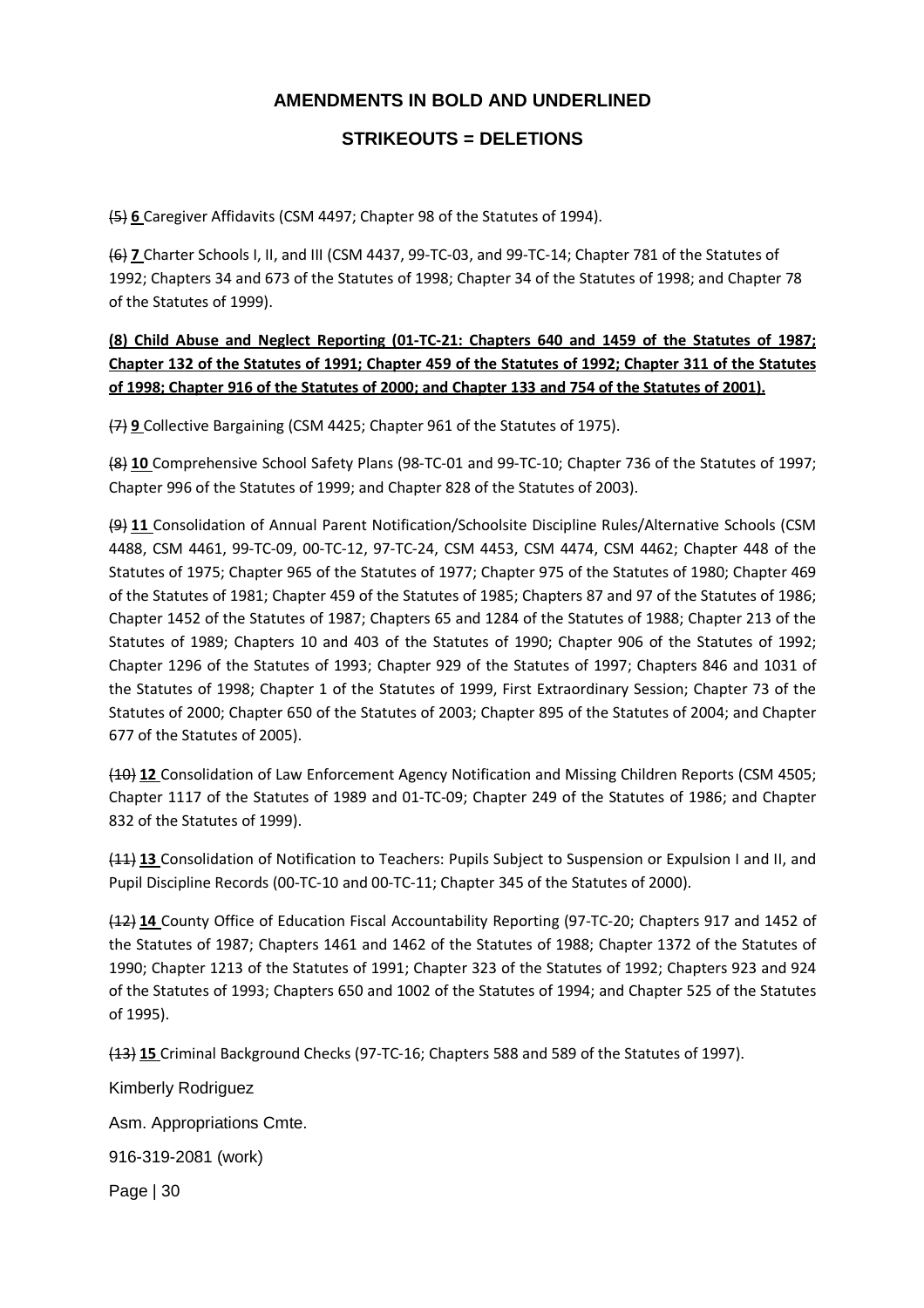# **STRIKEOUTS = DELETIONS**

(14) **16** Criminal Background Checks II (00-TC-05; Chapters 594 and 840 of the Statutes of 1998; and Chapter 78 of the Statutes of 1999).

(15) **17** Differential Pay and Reemployment (99-TC-02; Chapter 30 of the Statutes of 1998).

#### **(18) Expulsion of Pupil: Transcript Cost for Appeals (SMAS; Chapter 1253 of the Statutes of 1975).**

(16) **19** Financial and Compliance Audits (CSM 4498 and CSM 4498-A; Chapter 36 of the Statutes of 1977).

(17) **20** Habitual Truants (CSM 4487 and CSM 4487-A; Chapter 1184 of the Statutes of 1975).

(18) **21** High School Exit Examination (00-TC-06; Chapter 1 of the Statutes of 1999, First Extraordinary Session; and Chapter 135 of the Statutes of 1999).

(19) **22** Immunization Records (SB 90-120; Chapter 1176 of the Statutes of 1977).

(20) **23** Immunization Records—Hepatitis B (98-TC-05; Chapter 325 of the Statutes of 1978; Chapter 435 of the Statutes of 1979; Chapter 472 of the Statutes of 1982; Chapter 984 of the Statutes of 1991; Chapter 1300 of the Statutes of 1992; Chapter 1172 of the Statutes of 1994; Chapters 291 and 415 of the Statutes of 1995; Chapter 1023 of the Statutes of 1996; and Chapters 855 and 882 of the Statutes of 1997).

# **(24) Interdistrict Attendance Permits (CSM 4442; Chapters 172 and 742 of the Statutes of 1986; Chapter 853 of the Statutes of 1989; Chapter 10 of the Statutes of 1990; and Chapter 120 of the Statues of 1992).**

(21) **25** Intradistrict Attendance (CSM 4454; Chapters 161 and 915 of the Statutes of 1993).

(22) **26** Juvenile Court Notices II (CSM 4475; Chapters 1011 and 1423 of the Statutes of 1984; Chapter 1019 of the Statutes of 1994; and Chapter 71 of the Statutes of 1995).

(23) **27** Mandate Reimbursement Process I and II (CSM 4204, CSM 4485, and 05-TC-05; Chapter 486 of the Statutes of 1975).

(24) **28** Notification of Truancy (CSM 4133; Chapter 498 of the Statutes of 1983; Chapter 1023 of the Statutes of 1994; and Chapter 19 of the Statutes of 1995).

(25) **29** Open Meetings/Brown Act Reform (CSM 4257 and CSM 4469; Chapter 641 of the Statutes of 1986; and Chapters 1136, 1137, and 1138 of the Statutes of 1993).

(26) **30** Physical Performance Tests (96-365-01; Chapter 975 of the Statutes of 1995).

Kimberly Rodriguez

Asm. Appropriations Cmte.

916-319-2081 (work)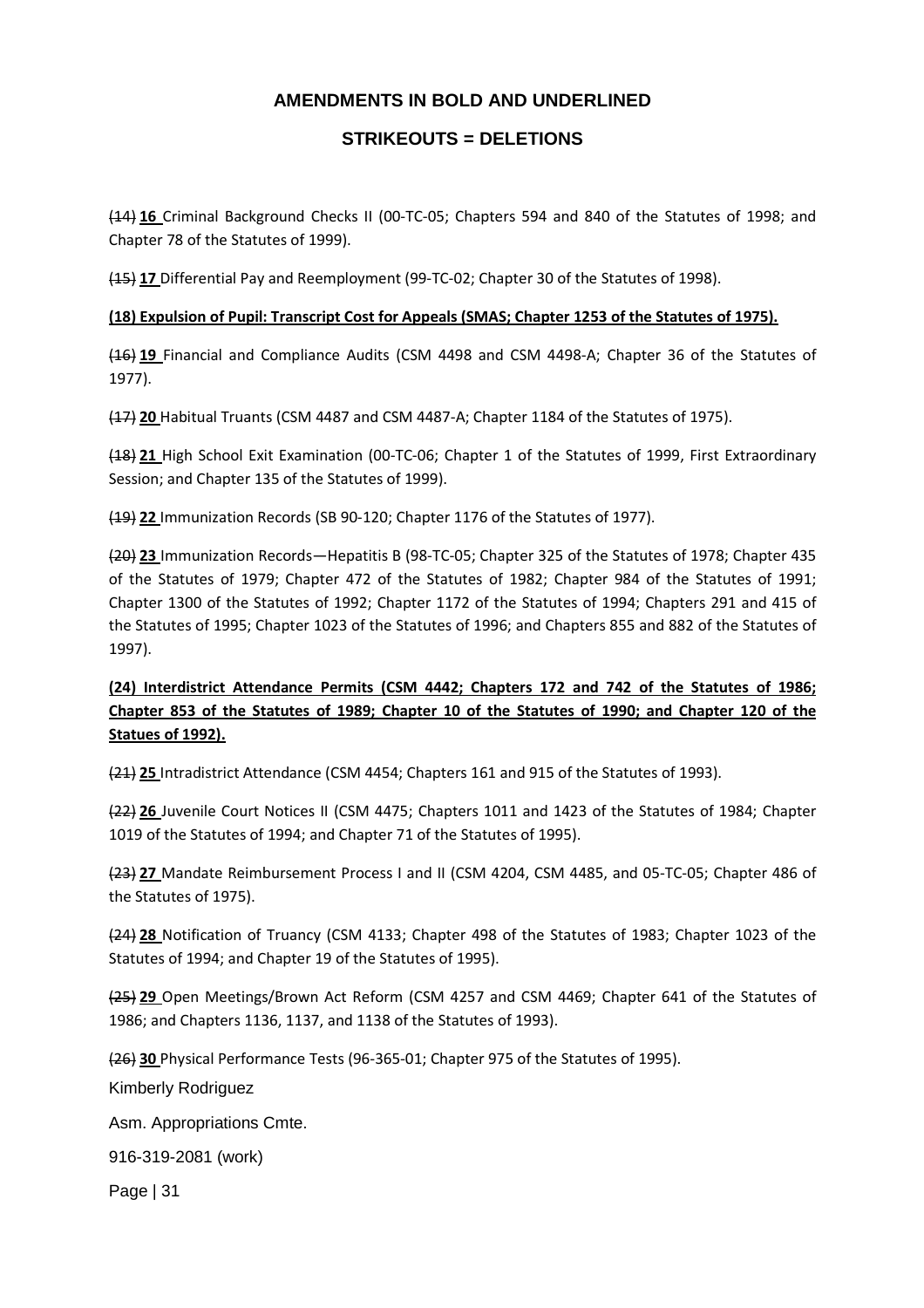## **STRIKEOUTS = DELETIONS**

(27) **31** Prevailing Wage Rate (01-TC-28; Chapter 1249 of the Statutes of 1978).

(28) **32** Pupil Health Screenings (CSM 4440; Chapter 1208 of the Statutes of 1976; Chapter 373 of the Statutes of 1991; and Chapter 750 of the Statutes of 1992).

(29) **33** Pupil Promotion and Retention (98-TC-19; Chapter 100 of the Statutes of 1981; Chapter 1388 of the Statutes of 1982; Chapter 498 of the Statutes of 1983; Chapter 1263 of the Statutes of 1990; and Chapters 742 and 743 of the Statutes of 1998).

(30) **34** Pupil Safety Notices (02-TC-13; Chapter 498 of the Statutes of 1983; Chapter 482 of the Statutes of 1984; Chapter 948 of the Statutes of 1984; Chapter 196 of the Statutes of 1986; Chapter 332 of the Statutes of 1986; Chapter 445 of the Statutes of 1992; Chapter 1317 of the Statutes of 1992; Chapter 589 of the Statutes of 1993; Chapter 1172 of the Statutes of 1994; Chapter 1023 of the Statutes of 1996; and Chapter 492 of the Statutes of 2000).

(31) **35** Pupil Expulsions (CSM 4455; Chapter 1253 of the Statutes of 1975; Chapter 965 of the Statutes of 1977; Chapter 668 of the Statutes of 1978; Chapter 318 of the Statutes of 1982; Chapter 498 of the Statutes of 1983; Chapter 622 of the Statutes of 1984; Chapter 942 of the Statutes of 1987; Chapter 1231 of the Statutes of 1990; Chapter 152 of the Statutes of 1992; Chapters 1255, 1256, and 1257 of the Statutes of 1993; and Chapter 146 of the Statutes of 1994).

(32) **36** Pupil Expulsion Appeals (CSM 4463; Chapter 1253 of the Statutes of 1975; Chapter 965 of the Statutes of 1977; Chapter 668 of the Statutes of 1978; and Chapter 498 of the Statutes of 1983).

(33) **37** Pupil Suspensions (CSM 4456; Chapter 965 of the Statutes of 1977; Chapter 668 of the Statutes of 1978; Chapter 73 of the Statutes of 1980; Chapter 498 of the Statutes of 1983; Chapter 856 of the Statutes of 1985; and Chapter 134 of the Statutes of 1987).

(34) **38** School Accountability Report Cards (97-TC-21, 00-TC-09, 00-TC-13, and 02-TC-32; Chapter 918 of the Statutes of 1997; Chapter 912 of the Statutes of 1997; Chapter 824 of the Statutes of 1994; Chapter 1031 of the Statutes of 1993; Chapter 759 of the Statutes of 1992; and Chapter 1463 of the Statutes of 1989).

(35) **39** School District Fiscal Accountability Reporting (97-TC-19; Chapter 100 of the Statutes of 1981; Chapter 185 of the Statutes of 1985; Chapter 1150 of the Statutes of 1986; Chapters 917 and 1452 of the Statutes of 1987; Chapters 1461 and 1462 of the Statutes of 1988; Chapter 525 of the Statutes of 1990; Chapter 1213 of the Statutes of 1991; Chapter 323 of the Statutes of 1992; Chapters 923 and 924 of the Statutes of 1993; Chapters 650 and 1002 of the Statutes of 1994; and Chapter 525 of the Statutes of 1995).